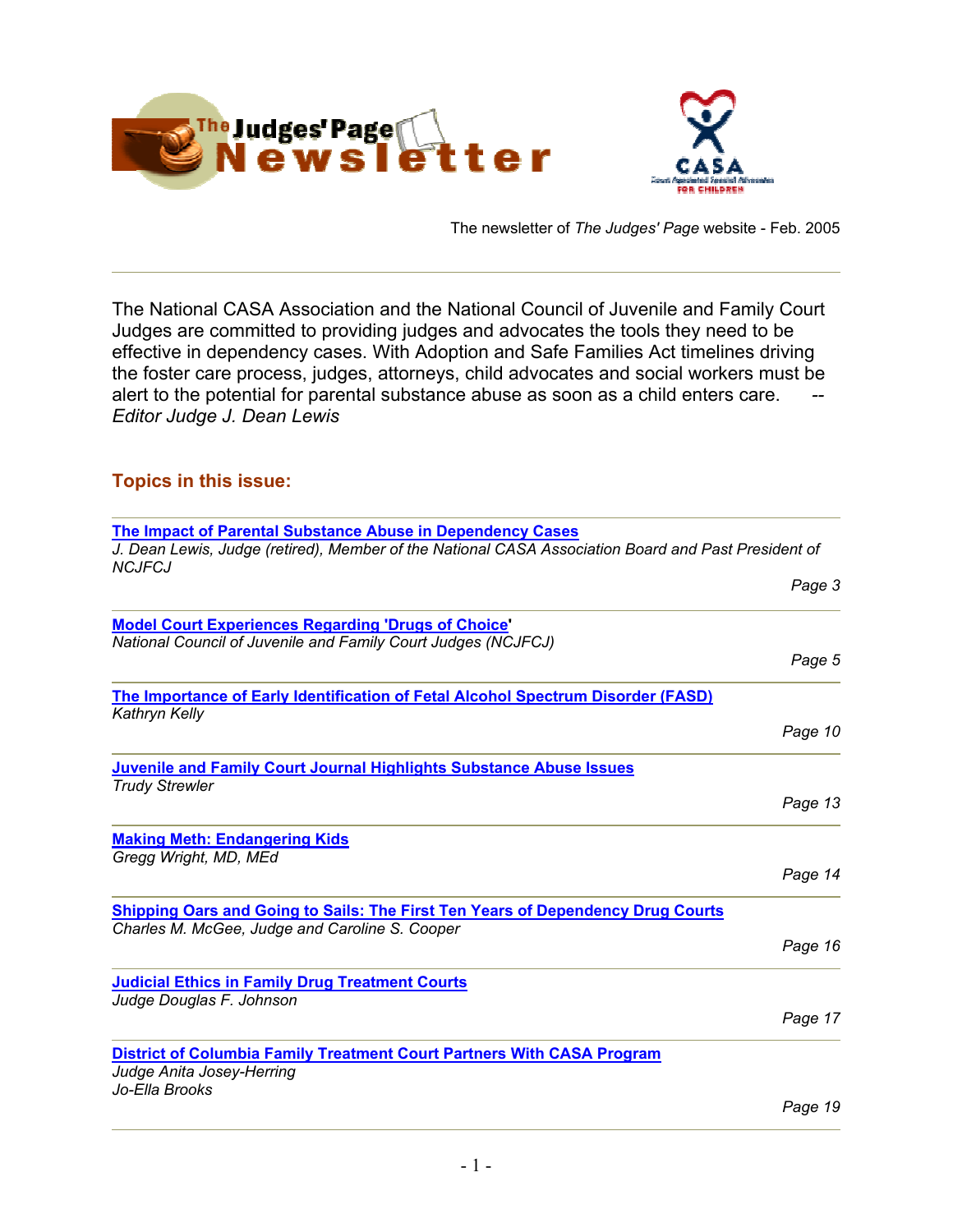# **[Substance Abuse and Permanency Planning: Implementing ASFA When Parental Substance](#page-20-0)  [Abuse Is a Factor](#page-20-0)** *Kathleen M. West, DrPH Page 21*

| <b>National Center on Substance Abuse and Child Welfare</b>   |         |
|---------------------------------------------------------------|---------|
| National Council of Juvenile and Family Court Judges (NCJFCJ) | Page 23 |
| <b>CASA and NCJFCJ Lose a Good Friend</b>                     |         |
| M. James Toner                                                |         |
|                                                               | Page 25 |
| <b>Online Resources</b>                                       |         |
| Joey Binard, NCJFCJ                                           |         |
|                                                               | Page 27 |



The *Judges' Page* Newsletter is a publication of **National CASA** in partnership w ith **The National Council of Juvenile and Family Court Judges**. Find the *Judges '* Page Newsletter at www.nat[ionalcasa.org/JudgesPage/index.htm.](http://www.nationalcasa.org/JudgesPage/index.htm) The National Council of Juvenile and Family Court Judges is dedicated to serving the nation's

children and families by improving the courts of juvenile and family jurisdictions. Visit the NCJFCJ website: www.ncj[fcj,org](http://www.ncjfcj,org/)

2005 National CASA Association

*"One of the missing pieces in the popular dependency drug treatment courts has been the failure to address the needs of the children of substance abusing parents. We have found that by bringing CASA volunteers into the drug court process, the children have a much stronger voice and that their needs can be identified and addressed more readily. All dependency drug courts should consider CASA as a key member of the drug court team."*

*—Superior Court Judge Len Edwards, San Jose, CA* 

*"The Family Treatment Court is very pleased to have the assistance of CASA volunteers in helping to address many issues affecting children and families involved in child welfare cases. The collaborative effort aimed at strengthening children and families by giving them the opportunity, support and tools to live happy, healthy and productive lives is one we all embrace as being important to securing our future and the future of these children. It is also an endeavor that helps to renew our belief in the power of mankind to impact the lives of those less fortunate in a positive and productive way."*

*—Judge Anita Josey-Herring, Family Treatment Court, District of Columbia*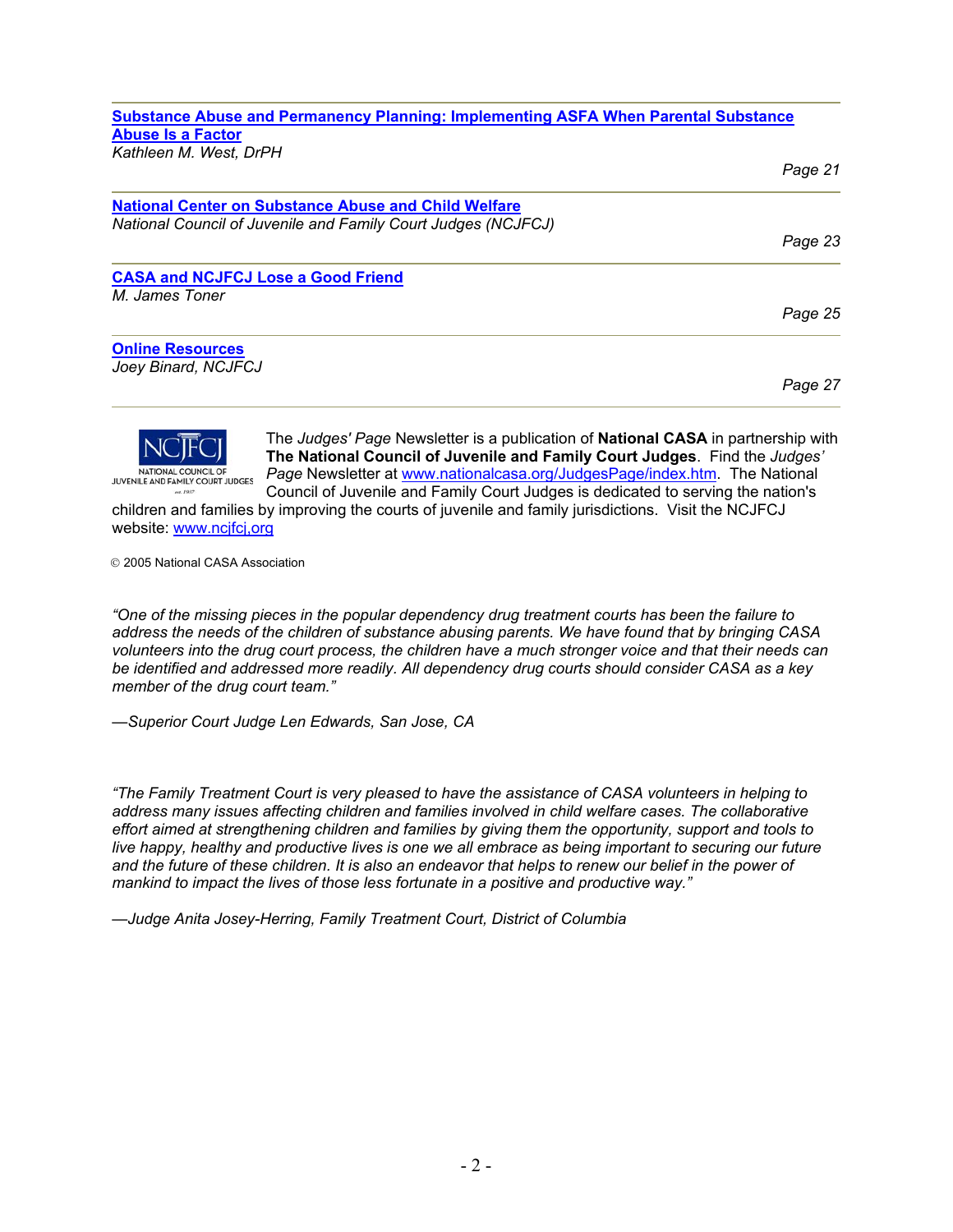# <span id="page-2-0"></span>**The Impact of Parental Substance Abuse in Dependency Cases**



*J. Dean Lewis, Judge (retired), Member of the National CASA Association Board and Past Pres ident of NCJFC J*

## **Summary**

With Adoption and Safe Families Act timelines driving the foster care process, judges, attorneys, child advocates and social workers must be alert to the potential for parental substance abuse as soon as a child enters care. Courts must be able to promptly screen and assess parents and children, identify their needs and provide rehabilitative treatment services appropriate to meet the needs ("reasonable efforts").

When asked what influences their court dockets most, juvenile and family court judges have long identified substance abuse as a major factor. Few courts have the resources to screen and assess every parent and child entering the dependency system as a routine part of the intake process. Unless the child comes into care as a result of the parents' alcohol or drug use, such as during the raid of a methamphetamine lab or upon the birth of a "cocaine baby," the initial intake will probably focus on the act of abuse or neglect itself rather than on the full range of treatment needs of the child and parents. With Adoption and Safe Families Act (ASFA) timelines driving the foster care process, judges, attorneys, child advocates and social workers must be alert to the potential for parental substance abuse as soon as a child enters care. Courts must be able to promptly screen and assess parents and children, identify their needs and provide rehabilitative treatment services appropriate to meet the needs ("reasonable efforts"). The ASFA timelines compel us to look at the initial case intake through a different set of lenses.

We open this issue of *The Judges' Page* with an informal survey of Model Court judges conducted by the NCJFCJ Permanency Planning for Children Department. The survey asked about the parents' "drug of choice," how the stakeholders deal with the substance abuse issue, the impact of substance abuse on the court caseload and how addiction is affecting the children and families involved in court proceedings. The answers are enlightening.

In this issue we have chosen to focus on two drugs of choice. One is a substance that has been around a long time and has consequences for children that frequently go undiagnosed—alcohol. The other is a newer phenomenon creating its own set of problems within the courts and treatment communities methamphetamine. You will find an article by Kathryn Kelly on Fetal Alcohol Spectrum Disorders (FASD) as well as an article by Diane V. Malbin linked from the NCJFCJ *Juvenile and Family Court Journal*  entitled "Fetal Alcohol Spectrum Disorder (FASD) and the Role of Family Court Judges in Improving Outcomes for Children and Families." "Making Meth: Endangering Kids" by Dr. Gregg Wright will introduce you to the methamphetamine problem facing dependency courts in many areas of the country.

Family Drug Treatment Courts (FDTC) have become an effective way to approach the substance abuse issue. Judge Charles M. McGee (Reno, Nevada), the first judge to take adult drug court concepts and apply them to dependency cases, gives readers an overview of the development FDTCs in the article: "Shipping Oars and Going to Sails: The First 10 Years of Dependency Drug Courts." Judge Douglas F. Johnson (Omaha, Nebraska) addresses ethical implications affecting the role of the judge in the FDTC. An article highlighting the work of the District of Columbia Family Treatment Court and the role of CASA volunteers in the program's success provides an individual court's experience. To be effective in dealing with substance abusing parents and their dependent children, the Miami-Dade County FDTC recognized the need to integrate holistic and therapeutic services for families, as you will see in an article linked from the NCJFCJ *Juvenile and Family Court* Journal entitled "Parenting in Dependency Drug Court."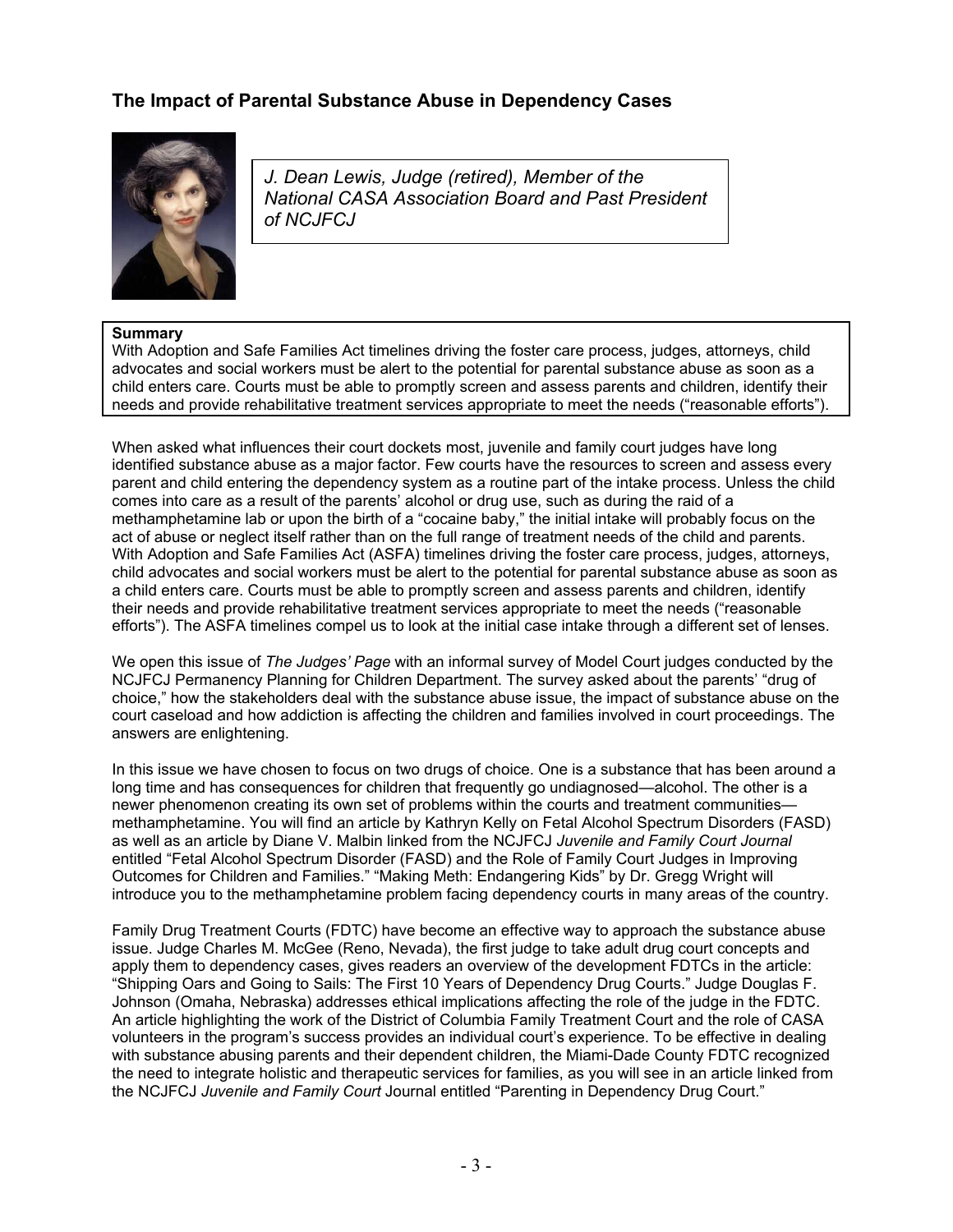Judges want to know how to provide "reasonable efforts" and develop timely permanency plans in cases involving substance abusing parents. Dr. Kathleen M. West gives direction in her article: "Substance Abuse and Permanency Planning: Implementation of ASFA when Parental Substance Abuse is a Factor." For additional information on this important issue, the American Prosecutors Research Institute provides ongoing case law analysis, and I recommend that you subscribe to their publication *Reasonable Efforts*. The following link will take you to an outstanding article which addresses the complex reasonable efforts issue: [www.ndaa.org/publications/newsletters/reasonable\\_efforts\\_volume\\_1\\_number\\_6\\_2004.html](http://www.ndaa.org/publications/newsletters/reasonable_efforts_volume_1_number_6_2004.html)

The NCJFCJ Permanency Planning for Children Department reports on the National Center on Substance Abuse and Child Welfare (NCSACW), created in 2001 to assist agencies working to improve systems and practice for families with substance use disorders who are involved in the child welfare and family judicial systems. To learn more about the Center, link to its website at [ncsacw.samhsa.gov](http://ncsacw.samhsa.gov/).

State legislatures have been aware of the impact of drugs on dependency dockets and have responded by enacting legislation. The National Clearinghouse on Child Abuse and Neglect Information published an article entitled "Parental Drug Use as Child Abuse." The article notes that states have enacted laws within their child protection statues that address two main areas of concern: first, the harm caused to the fetus by a pregnant woman who abuses substances; and second, the harm to a child of any age caused by substance abuse or illegal drug activity in the home. I recommend that you read the full article and use the state-specific search to determine the approach your legislature has taken. Link to this article at: [nccanch.acf.hhs.gov/general/legal/statutes/drugexposed.cfm](http://nccanch.acf.hhs.gov/general/legal/statutes/drugexposed.cfm) 

The National Conference of State Legislatures Children's Policy Initiative has published an in-depth article, "Substance-Exposed Newborns: New Federal Law Raises Some Old Issues," by Steve Christian. The article is located at the following link: [www.ncsl.org/print/cyf/newborns.pdf.](http://www.ncsl.org/print/cyf/newborns.pdf) Mr. Christian reports that the Keeping Children and Families Safe Act of 2003 added a requirement that states have policies and procedures requiring health care providers to notify CPS of "infants born and identified as being affected by illegal substance abuse or withdrawal symptoms resulting from prenatal drug exposure" in order for the state to qualify for child welfare funding under the Child Abuse Prevention and Treatment Act (CAPTA). A state-specific inventory of statutes implementing this new federal requirement accompanies the article.

As courts, child welfare agencies, communities, attorneys and child advocates struggle to respond to substance abuse issues appropriately, it is our hope that this issue of *The Judges' Page* will provide you with information which will serve to inform your community's collaborative process.

On a final note, CASA and the National Council of Juvenile and Family Court Judges lost a dear friend recently—Judge James M. Farris. We dedicate this issue to the memory of a great man who was a true child advocate.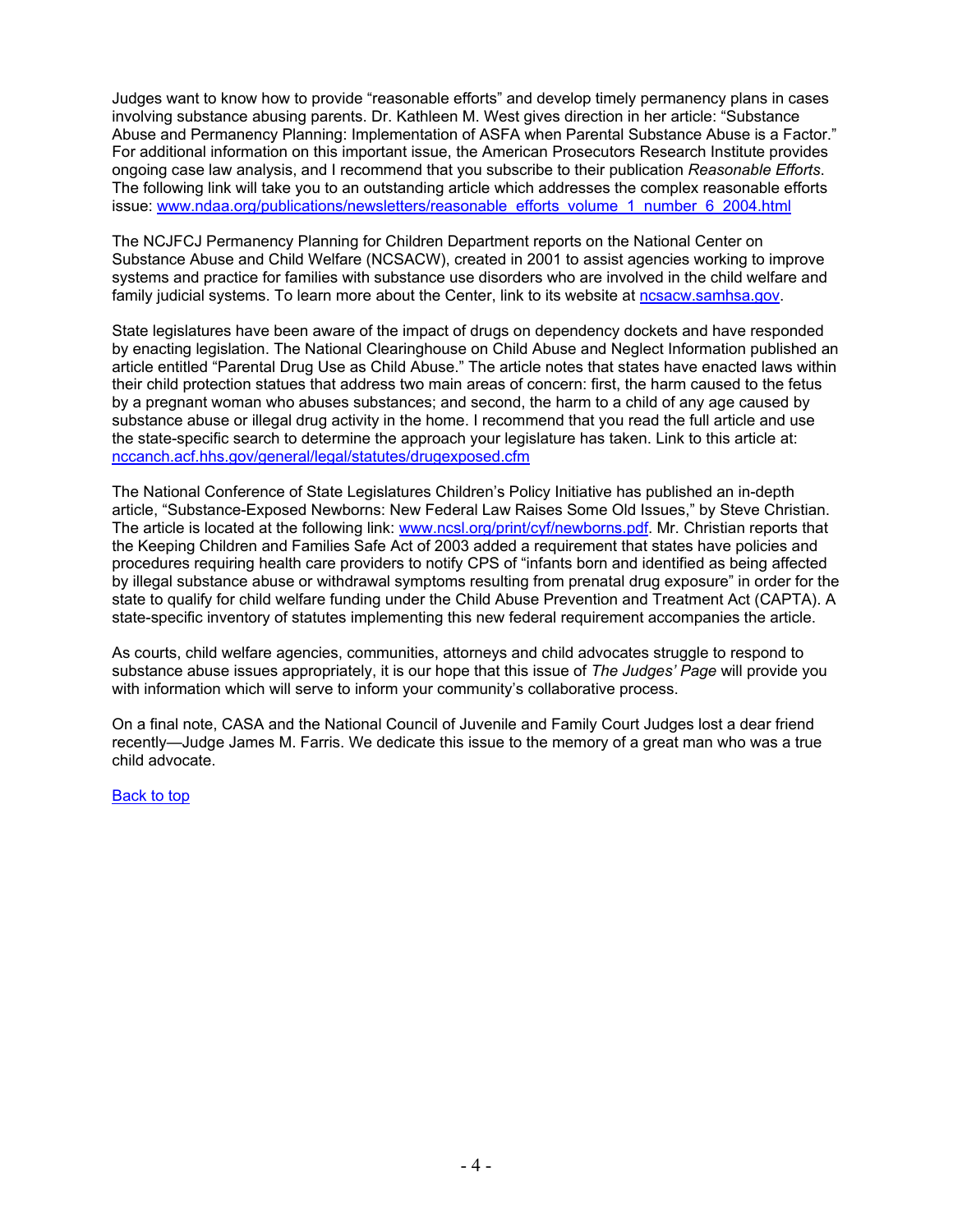# <span id="page-4-0"></span>**Model Court Experiences Regarding "Drugs of Choice"**

*Permanency Planning for Children Department National Council of Juvenile and Family Court Judges (NCJFCJ)*

#### **Summary**

In an effort to learn more about the "drugs of choice" seen by judges in their caseloads and how drug use impacts the child welfare system, NCJFCJ's Permanency Planning for Children Department informally surveyed 10 Model Court judges. Read about one judge's experience with methamphetamine: "Law enforcement go into these homemade labs in garages, trailers, cars, bathrooms, etc., in full hazmat gear, only to find toddlers scooting around in diapers…."

Dependency court judges nationwide deal with parental substance abuse issues and their effects on child abuse and neglect cases on a daily basis. In an effort to learn more about the "drugs of choice" seen by judges in their caseloads and how drug use impacts the child welfare system, the NCJFCJ's Permanency Planning for Children Department (PPCD) informally surveyed Model Court judges and Model Court representatives from across the country to gain their perspective and share their experiences.

Following are the four questions asked and responses from participants.

## **1. What is the drug of choice that you are seeing most predominately in your caseload?**

"Increase in both crack and meth cases." *Judge Hector Campoy, Division 17, Arizona Superior Court in Pima County, Tucson, Arizona (Tucson Model Court)*

"Methamphetamine." *Judge Constance Cohen, Associate Juvenile Court Judge, Fifth Judicial District, Polk County Courthouse, Des Moines, Iowa (Des Moines Model Court Lead Judge)*

"The drug of choice I see most predominantly on my dependency docket and in our dependency drug court is crack cocaine. Many of these folks also use marijuana and alcohol. Marijuana and alcohol without cocaine are also prevalent. I didn't see much meth early on, although some say that it is the major drug of choice in Eastern Kentucky, but it is beginning to show up here too. Prescription 'pain killers' are also big. For whatever reason, I see very little heroin."

*Judge Eleanore Garber, Jefferson Family Drug Court, Division Five, Louisville, Kentucky (Louisville Model Court)* 

"Alcohol is our number one substance followed by crack cocaine." *Karen Carroll, Project Director, Erie County Family Court, Buffalo, New York (Buffalo Model Court)* 

"The drug of choice in the Portland area is methamphetamine." *Martha Strawn Morris, Family Court Coordinator, Multnomah County Family Court, Portland, Oregon (Portland Model Court)* 

"Cocaine, marijuana, and alcohol. Methamphetamine use is rising." *Annabelle Casas-Mendoza, Drug and Model Court Coordinator, 65th Family District Court, El Paso, Texas (El Paso Model Court)*

## **2. How are the court and other stakeholders dealing with the issue?**

"FTC monitors their compliance with treatment and tries to get them to establish a sober lifestyle with outside support systems."

*Karen Carroll, Project Director, Erie County Family Court, Buffalo, New York (Buffalo Model Court)*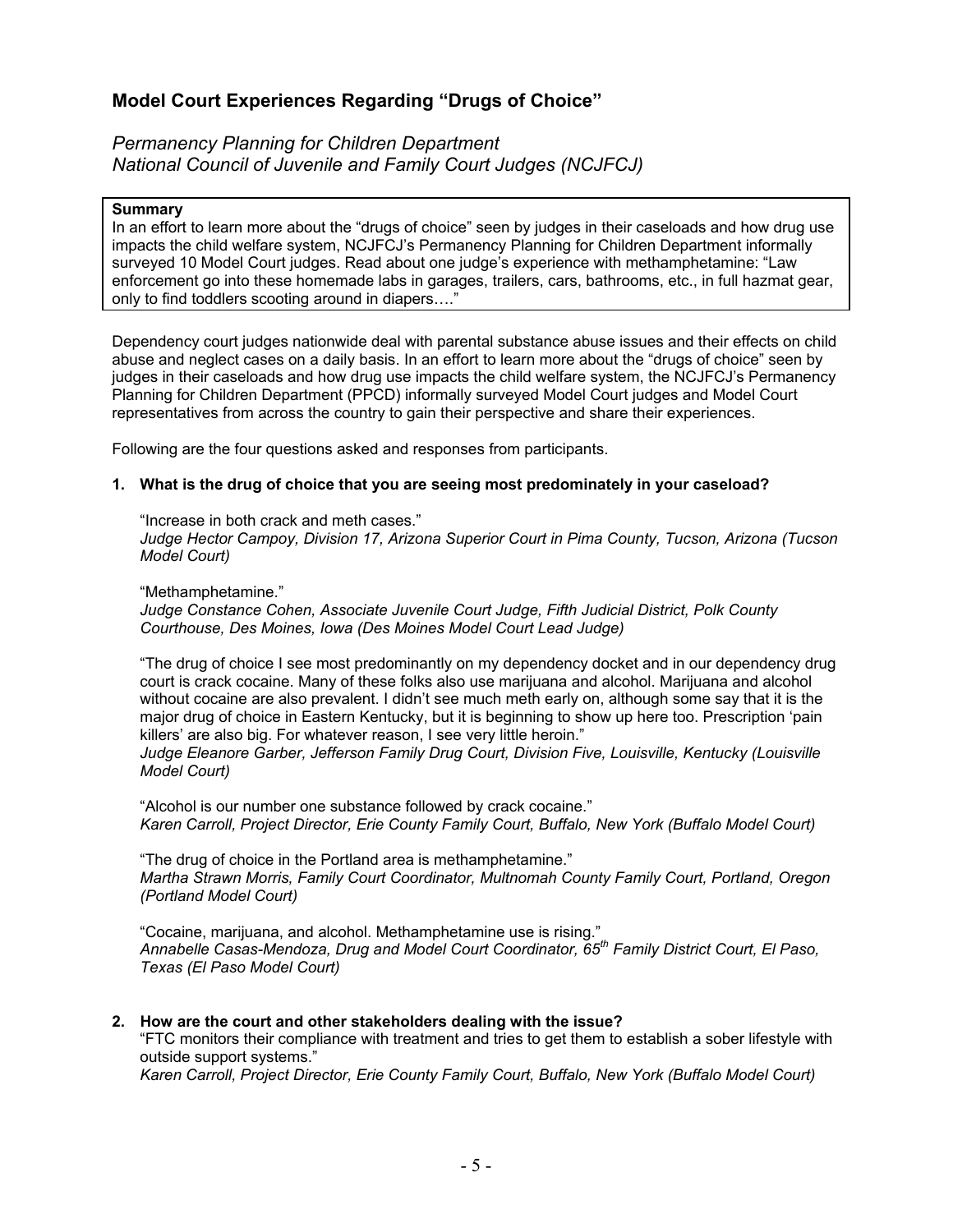"We have a court-based alcohol and drug treatment service that screens parents and helps them enter treatment quickly—and then provides specialized case-management services once they are there. The program is called the Family Involvement Team (FIT) and is available to all parents who volunteer within the first two weeks of their case being filed. For parents who do not avail themselves of FIT services, they can get help from one of three certified alcohol and drug counselors (CADCs) who work exclusively in the child welfare field. The CADCs work closely with three dedicated, noncase-carrying social workers who provide assistance on cases where parents are impacted by addiction. Finally, we have 10 outreach workers who help people at the front end of their cases with transportation, making appointments, etc. The outreach workers are folks who are in recovery themselves, and they 'talk recovery' with parents as they drive them around. We are lucky to have a good system of resources to help parents with substance abuse issues. Not all parents choose to use the help that is offered, but for those that do, we have tried to make sure there is someone with expertise they can work with."

*Martha Strawn Morris, Family Court Coordinator, Multnomah County Family Court, Portland, Oregon (Portland Model Court)* 

"We have a dependency drug court which has 35 active participants, thanks to a SAMHSA grant focusing on mothers over 18 who have at least one child under twelve removed. Our program is voluntary, and we target recent removals in order to provide intensive services up front and maximize compliance with ASFA. We have started a six-week-long 'Caring Persons Program' focusing on education for families and friends to help them better understand the recovery process, and multiplefamily group therapy to learn better communication. It is mandatory for participants' family or friends. We have recently started a gender-specific father's family drug court and a children's program for children of our participants aged 5-12."

*Judge Eleanore Garber, Jefferson Family Drug Court, Division Five, Louisville, Kentucky (Louisville Model Court)* 

 "We developed a Family Drug Court (FDC) that is made available to these parents. All parents are eligible for participation, and all parents must attend one session of FDC to observe the process. FDC employs several court staff who encourage parents to join. Specialized treatment is offered to parents through FDC. Additionally, the child protection agency has developed a program called Arizona Families First that deals with early outreach and engagement of families in treatment who are involved in the child welfare system. The court and the agency are working better with behavioral health to provide consistency for these families."

*Judge Hector Campoy, Division 17, Arizona Superior Court in Pima County, Tucson, Arizona (Tucson Model Court)*

"There have been numerous education opportunities to help us understand the unique nature of this highly addictive drug (methamphetamine) and how it differs from other chemical dependencies. There is a need for a much longer term of court supervision because the relapse rate is so high and the recovery rate is so low."

*Judge Constance Cohen, Associate Juvenile Court Judge, Fifth Judicial District, Polk County Courthouse, Des Moines, Iowa (Des Moines Model Court Lead Judge)*

"A number of years ago our cabinet established protective services teams trained to deal with families involved in crack cocaine because of the long-term impact on children. We have strengthened linkages with drug and alcohol abuse programs which expedite referrals from court and have liaisons available by pager who can be reached to appear in court as needed. We now have a family drug court. We have also expanded screenings of parents to identify individuals who may have drug and alcohol problems, even though this may not be the presenting issue when the families first come to court."

*Judge Patricia Walker FitzGerald, Jefferson Family Court, Division Three, Louisville, Kentucky (Louisville Model Court Lead Judge)*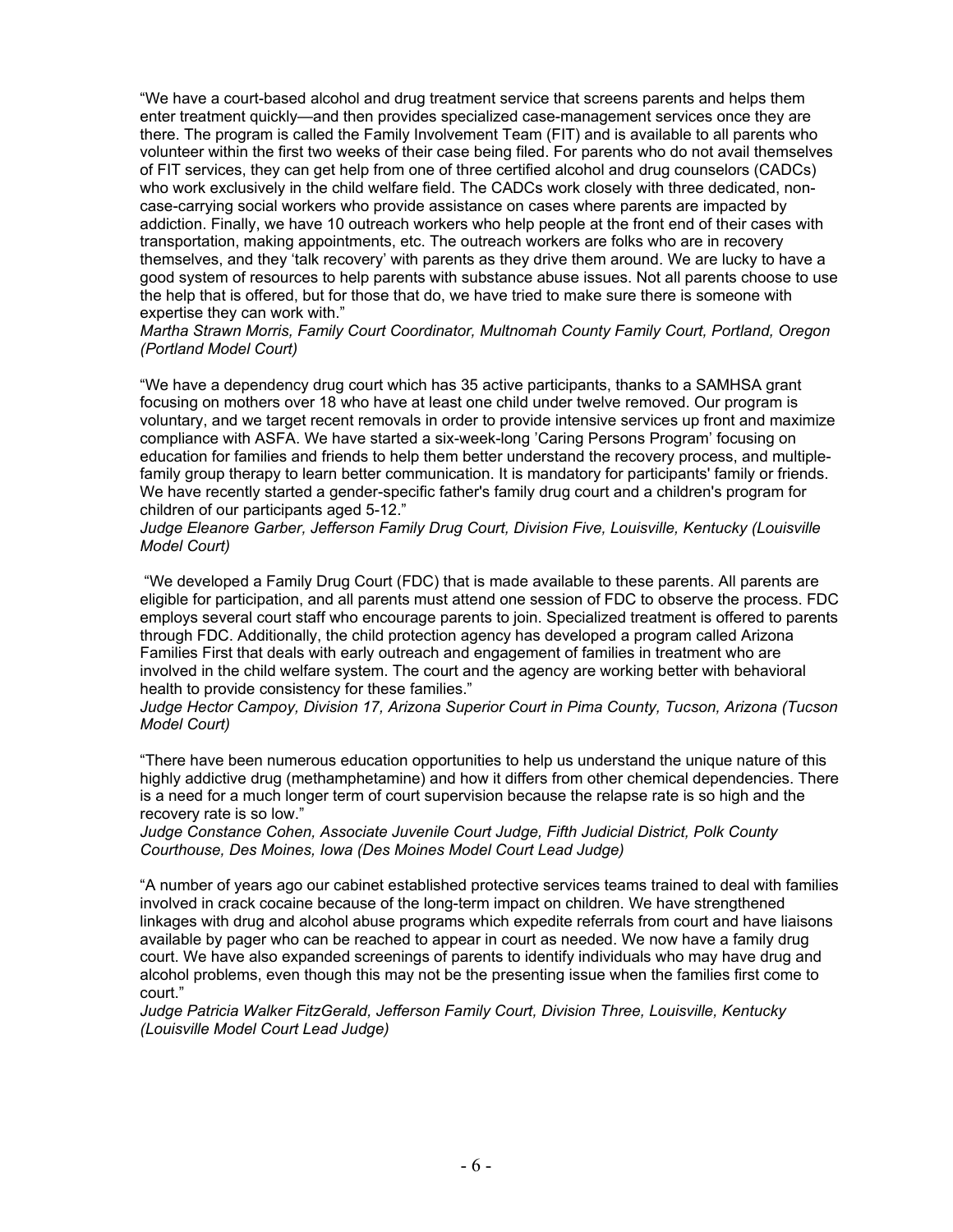"Promoting the family drug court by educating the community and collaborating with newly developed drug courts such as juvenile drug court. We are also working closely with the governor's office in developing standardized practices for drug courts in Texas as well as the Texas Association of Drug Court Professionals."

*Annabelle Casas-Mendoza, Drug and Model Court Coordinator, 65th Family District Court, El Paso, Texas* 

## **3. What is the impact on your caseload?**

 "The caseload at this time has doubled for DFPS caseworkers because of the budget crunch throughout the state. Despite the budget crunch, we collaborated with the agency to designate two DFPS workers to work solely on drug court cases. The number of family drug court participants has increased in the past three months."

*Annabelle Casas-Mendoza, Drug and Model Court Coordinator, 65th Family District Court, El Paso, Texas (El Paso Model Court)*

 "It has been estimated that as many as 80% of the families in dependency court have drug and alcohol problems. As drug abuse increases and the use of highly addictive drugs such as crack cocaine increases, the need for intensive services has increased."

*Judge Patricia Walker FitzGerald, Jefferson Family Court, Division Three, Louisville, Kentucky (Louisville Model Court Lead Judge)* 

"We have seen a rather dramatic increase in cases brought to our court in the past five years, though it is difficult to know whether the increase is attributed to increased enforcement/vigilance by law enforcement and the child protection agency or an actual increase in the amount of neglect and abuse being perpetrated in our community."

*Judge Hector Campoy, Division 17, Arizona Superior Court in Pima County, Tucson, Arizona (Tucson Model Court)*

"There is a huge impact on our caseload. I would surmise that between 80 and 90 percent of our TPRs are meth cases. Meth is also a common precursor of domestic violence. How are we handling it? One case at a time, hoping that the legislature catches up with it at some point before half the adult population is locked up instead of treated."

*Judge Constance Cohen, Associate Juvenile Court Judge, Fifth Judicial District, Polk County Courthouse, Des Moines, Iowa (Des Moines Model Court Lead Judge)*

 "Statistics nationwide indicate that substance abuse is a major contributing fact to neglect and abuse—my anecdotal observations support that. We are working through our CPS on better training for intake workers, who report educational neglect for young elementary students and domestic violence, to investigate whether substance abuse is a major or interlinked factor." *Judge Eleanore Garber, Jefferson Family Drug Court, Division Five, Louisville, Kentucky (Louisville Model Court)* 

"Handling FTC with a full neglect/abuse caseload is sometimes difficult as FTC cases are very time consuming."

*Karen Carroll, Project Director, Erie Count Family Court, Buffalo, New York (Buffalo Model Court)* 

"Our caseloads have not increased significantly. What does seem clear, and what we hear from service providers in the community, is that the severity and complexity of issues dependency parents face are on the rise. Our mental health system in general has suffered from budget cuts, and the community of alcohol and drug treatment providers is no exception. We are seeing a lot of families with very difficult addiction issues, combined and exacerbated by additional mental impairments, coupled with domestic violence, poverty, lack of education, employment and other problems. Our caseloads have not necessarily increased in number but do seem to have increased in difficulty." *Martha Strawn Morris, Family Court Coordinator, Multnomah County Family Court, Portland, Oregon (Portland Model Court)*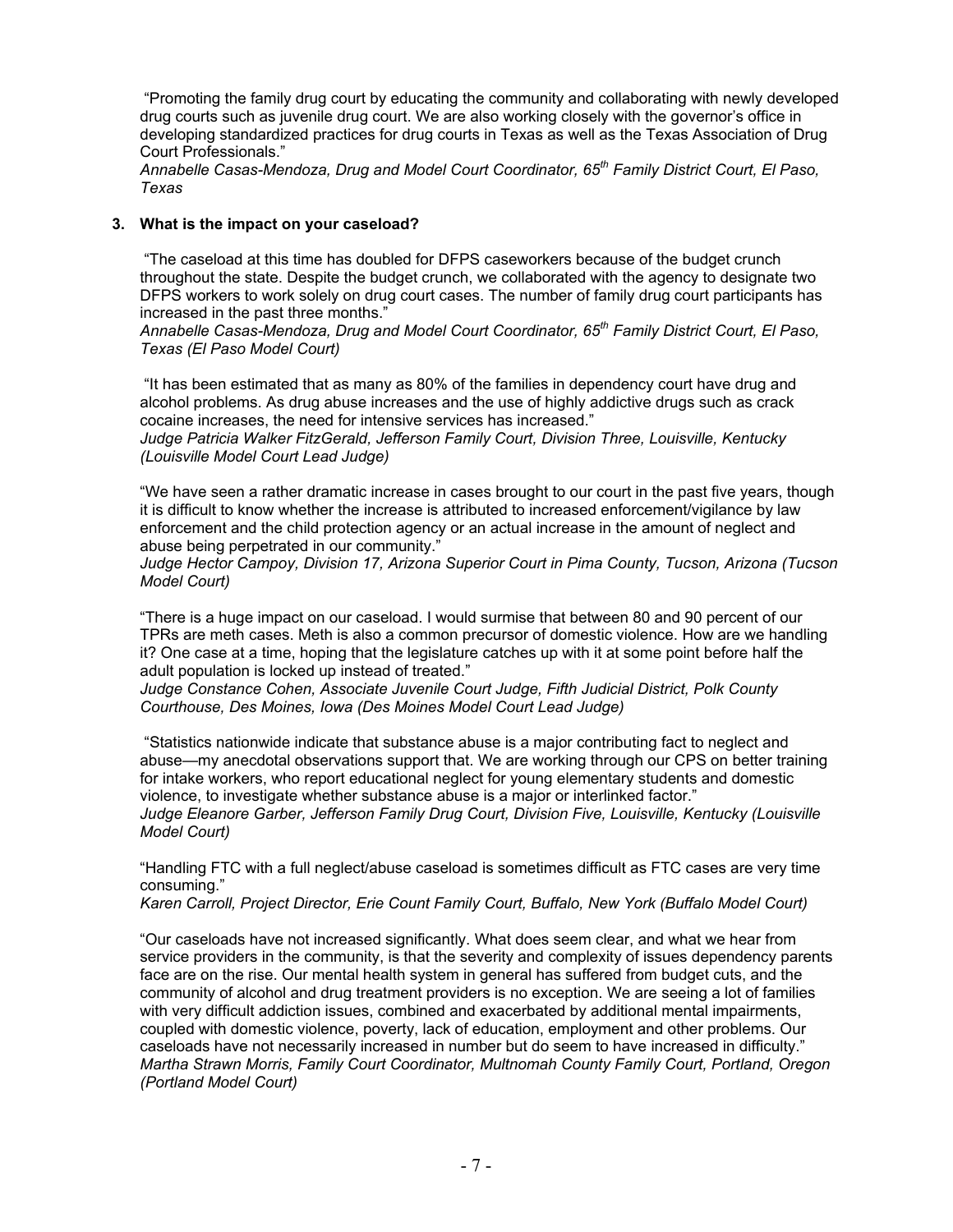## **4. How is this addiction affecting the children and families before you?**

"The addictions affect children and families negatively or they never would have been brought to the court's attention. Depending on the strength of the addiction, children and their families may struggle their entire lives to get it under control."

*Karen Carroll, Project Director, Erie County Family Court, Buffalo, New York (Buffalo Model Court)*

"The families are not able to function on their own. Many parents do not have a support system and do not know how to access resources in the community. Parents were also victims of child abuse and neglect when young. Children end up in foster care as a result of substance abuse by their parents. About 75-80% of the cases that enter the child welfare system have drug-related issues." *Annabelle Casas-Mendoza, Drug and Model Court Coordinator, 65th Family District Court, El Paso, Texas (El Paso Model Court)*

"Many more children, it seems, are being born drug exposed. Many newborns remain in neo-natal intensive care, and many more, it seems, are being born prematurely. These children in turn become special needs children who require more specialized care which marginal parents, even if sober, are challenged to meet. Our parents are struggling to keep pace with the statutory requirements and deadlines imposed by state and federal laws. Comprehensive and effective programs dealing with housing, employment and issues relating to parental history of victimization are lacking. Our strategies dealing with relapses are not well developed. Parents who have long histories of addiction to meth and crack are severely compromised in terms of cognitive impairment.' *Judge Hector Campoy, Division 17, Arizona Superior Court in Pima County, Tucson, Arizona (Tucson Model Court)*

"Meth has had a devastating impact on Iowa children and families. Children exposed to meth in utero often suffer birth defects and lifelong impairments. Because the first exposure can alter brain chemistry, specialists must evaluate the children and monitor them carefully. They often need special therapies to attempt to resolve the exposure. Many have brain damage, stroke activity, muscular rigidity, respiratory problems, ADHD, etc. Older children often suffer from attachment disorders and physical and sexual abuse as a result of the lack of care and supervision. Children often come to the attention of the court as the result of a drug raid during which children are present. Sometimes children have been burned in explosions or by exposure to caustic chemicals. Law enforcement go into these homemade labs in garages, trailers, cars, bathrooms, etc., in full hazmat gear, only to find toddlers scooting around in diapers. Caregivers will often use for several days, without sleep, and then 'crash' for up to three days, leaving children with no supervision. Because of its highly addictive nature, treatment must be long-term, and with scant beds in facilities where moms and children can reside together in a highly structured, safe setting, ASFA deadlines collide with treatment needs. Relapse rates are high. Parents who have been clean for five years, with their cases closing with a presumed successful reunification, have come back into the system with new babies testing positive for meth, drug raids, etc. It is very discouraging overall. Parents who are prosecuted for meth-related crimes, especially in federal court, are often incarcerated for much, if not all, of their children's minority."

#### *Judge Constance Cohen, Associate Juvenile Court Judge, Fifth Judicial District, Polk County Courthouse, Des Moines, Iowa (Des Moines Model Court Lead Judge)*

"Parents with addictions are likely to have their children involved in long-term removals from the home more than other families, and they are less likely to achieve reunification. We use more concurrent planning homes for parents with addictions. Their children often have behavioral and other disabilities due both to environmental issues and use during pregnancy by the mothers, increasing the need for services for the children and for specially trained foster and adoptive parents."

*Judge Patricia Walker FitzGerald, Jefferson Family Court, Division Three, Louisville, Kentucky (Louisville Model Court Lead Judge)*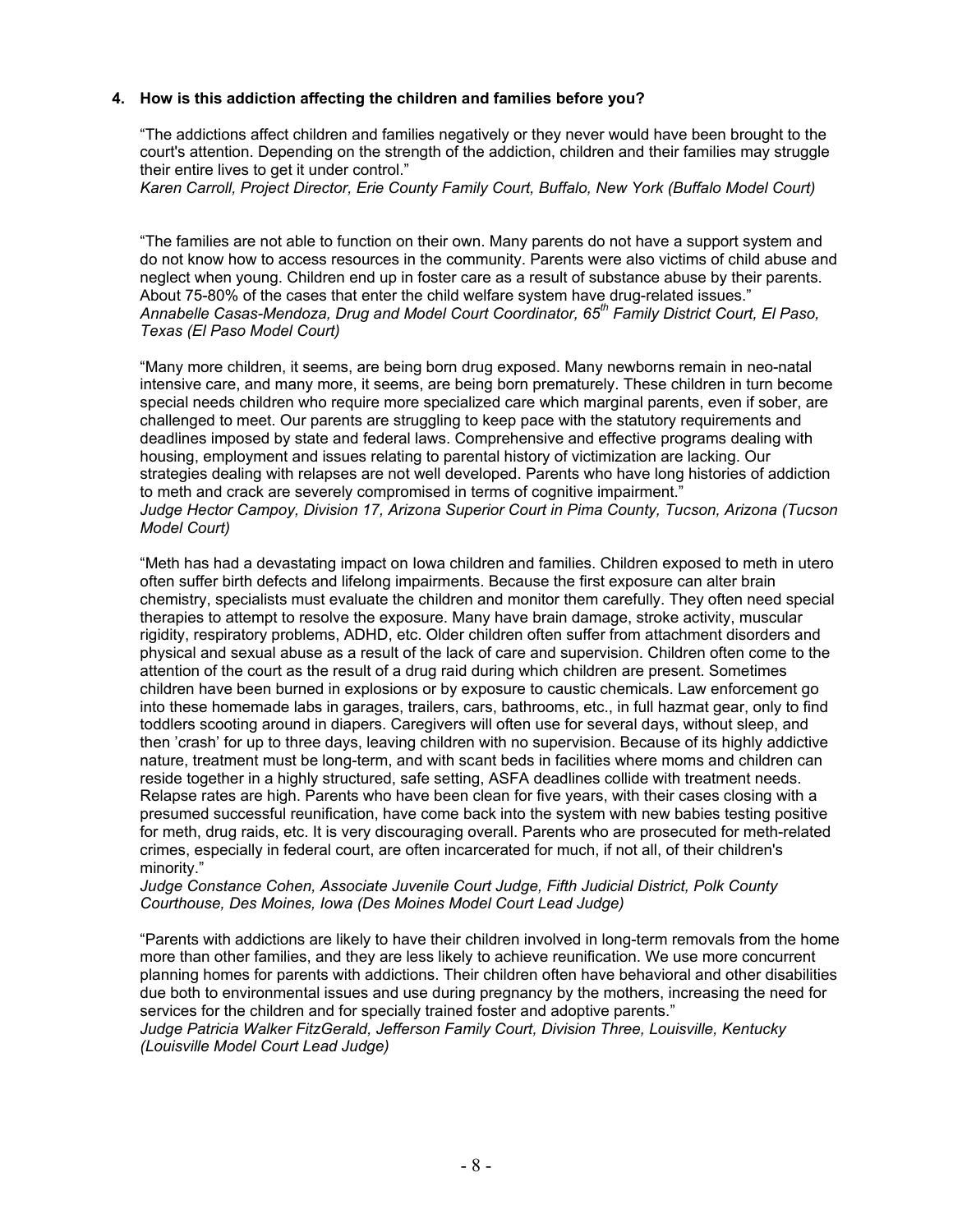"It is a tough illness to overcome, and our children and other family members get discouraged by repeated relapses. Drug court is proving to be a useful tool not only for our successes but our ability to monitor real motivation in a collaborative way. For discharges and drop-outs, CPS workers are moving quickly to change the goal to adoption."

*Judge Eleanore Garber, Jefferson Family Drug Court, Division Five, Louisville, Kentucky (Louisville Model Court)*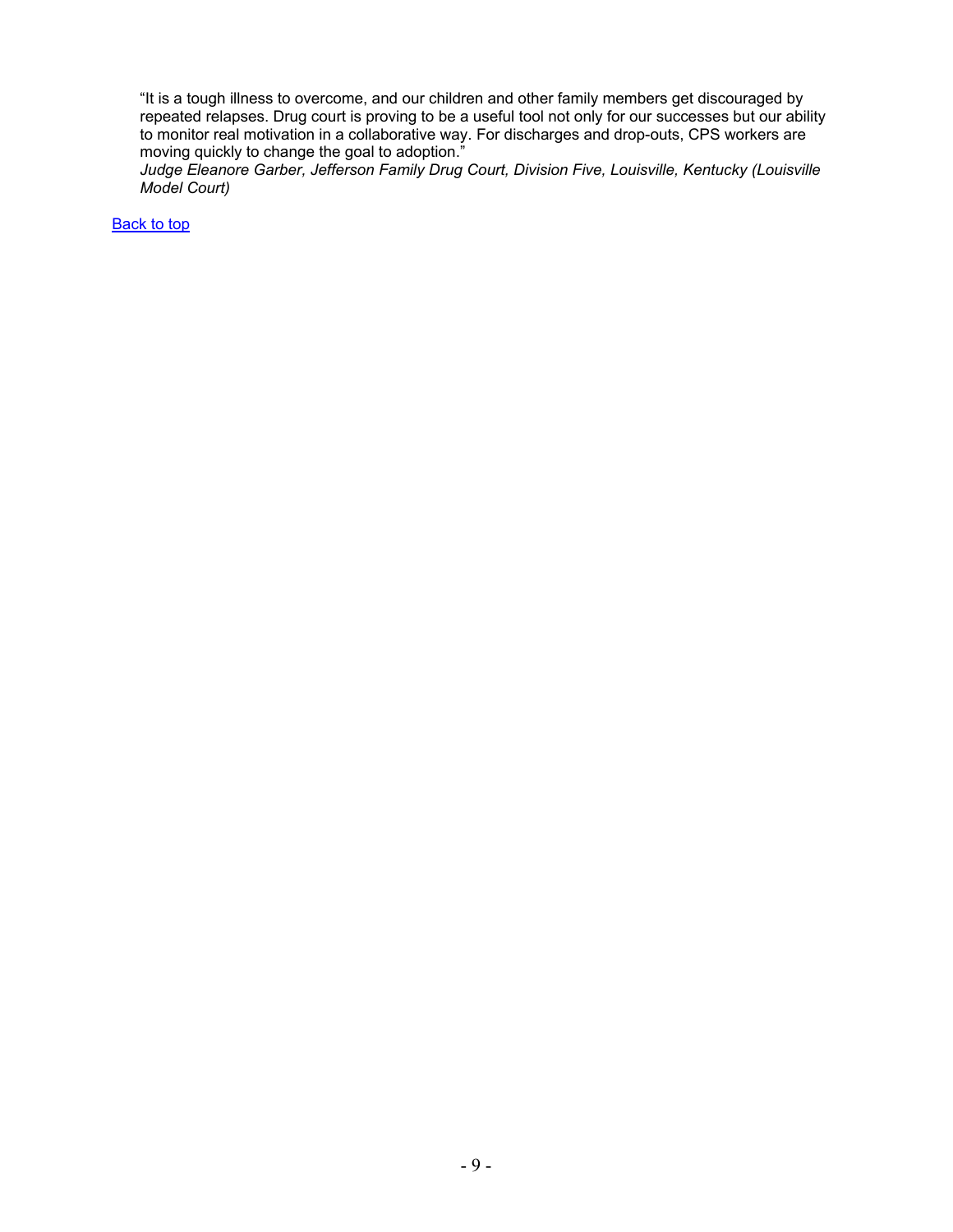# <span id="page-9-0"></span>**The Importance of Early Identification of Fetal Alcohol Spectrum Disorder (FASD**)

# *Kathryn Kelly*

## **Summary**

The court, by requiring that inquiries be made early on regarding alcohol exposure in *utero* and ordering diagnostic evaluations when appropriate, can radically alter the population of juvenile court, the adult criminal justice system and corrections as well as influencing treatment programs for sexual deviancy, mental illness and drug abuse.

A thin, wiry, jittery baby comes into your court in the arms of a foster mother. It is the hearing to determine whether or not the allegations against the parents are true, whether or not the court should take jurisdiction of the minor and if so, what the disposition should be. At the initial hearing, it was reported to the court that the mother and baby had been tested and found to have cocaine in their systems at the time of delivery. The foster mother tells you the baby takes a very long time to finish a bottle, is wakeful, startles easily, does not soothe and will arch away from you as though touch is unpleasant if you try cuddling.

Although you might attribute these behaviors to cocaine exposure in *utero*, it is also possible that the behaviors are the result of the baby's exposure in *utero* to alcohol. It is not, in many jurisdictions, routine for infants to actually appear in court, but there should always be a social worker's report to the court providing information on the health and behavior of the dependent child. The court should request of social workers that they ask mothers specifically about alcohol use during pregnancy; how much, what and when they drank. If these aren't routine questions on the social worker's intake form, consider requesting this question be added to the form and directing social workers to provide you this information in every case. Initially the focus should be on the mother's history, not the physical tests of the baby. Because of the transient nature of alcohol in the body, toxicity tests often do not identify alcohol, as they do other drugs, in either mother or baby. Many mothers who use cocaine, heroin, methamphetamines and other substances also use alcohol. Alcohol is a known teratogen, causing birth defects which last a lifetime, while the effects of the other drugs often lessen over the years.

Fetal Alcohol Spectrum Disorder (FASD) is the recently devised consensus term for what we used to refer to as Fetal Alcohol Syndrome (FAS) and Fetal Alcohol Effects (FAE). FASD describes the brain damage (and in 30% of the cases signature physical features such as small head, small eyes, smooth space between the nose and upper lip and thin upper lip) that can occur when a mother drinks alcohol during pregnancy. This damage can take place in the very early stages of the pregnancy, before the mother even knows that she is pregnant, and can result from as little as one evening of 5 or more drinks. It is simply not known how little alcohol exposure can cause this harm since there are many variables, the most significant of which is the mother's metabolism. Every mother has her own rate of metabolizing alcohol; some will pass the alcohol swiftly out of their systems, while in others, the alcohol effects will linger longer. Since the alcohol the mother drinks passes directly to the fetus, via the placenta, within minutes the baby has the same blood alcohol level as the mother. The potential for harm exists every time a pregnant woman drinks. Since 1981, the US Surgeon General has recommended that if a woman is planning a pregnancy or is pregnant she should use no alcohol at all.

Brain damage is the most significant disability that can occur; indeed, alcohol exposure is the major cause of preventable mental retardation. Brain damage from alcohol exposure affects as many as 1 in 100 live births, more than Down's syndrome, Spina Bifida and Childhood Autism. Dr. Ann Streissguth from the University of Washington has been researching this disability since 1973. She has found that appropriate services to address the myriad problems that these babies, children and adults experience can make a very real difference in how effective these individuals are in coping with their environment and its challenges. With diagnosis can come intervention therapies, developmental and parenting classes for caretakers and informational material on effective child-raising. Individuals with this disability can require speech therapy as well as specialized learning techniques and strategies. An understanding of the disability can bring about more realistic expectations from families, adoptive and foster parents, teachers, social workers and others who may deal with these individuals as they grow to adulthood.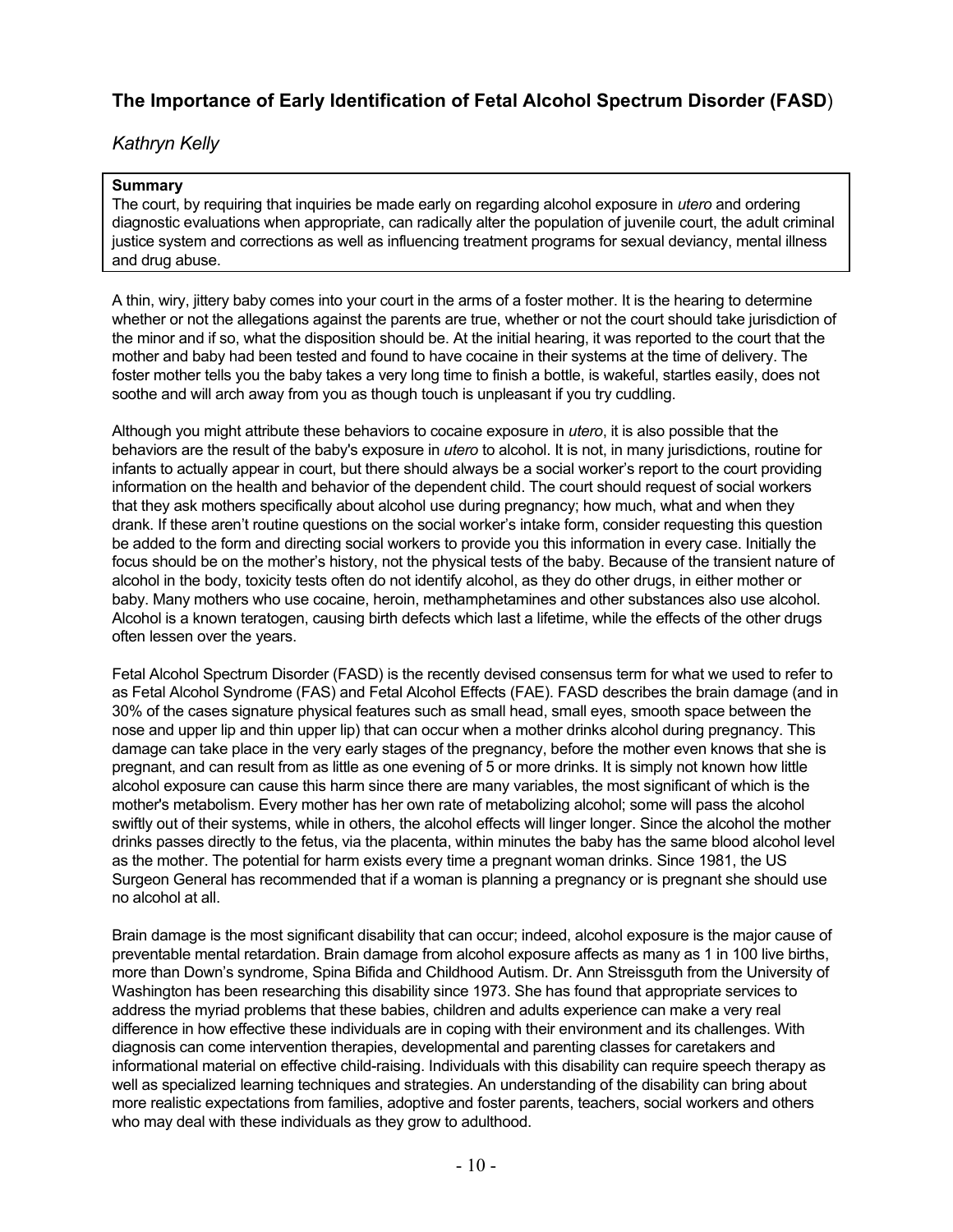With a goal of very early detection of this disability, Dr. Streissguth and her colleagues have, for the past two years, researched the accuracy of ultrasound images obtained through the fontanel to detect this brain damage in newborns resulting from alcohol exposure. The team is very encouraged by their results. Ultrasound is a ubiquitous technology, available in every hospital, non-invasive and inexpensive. Diagnosis in the first three months may well be the future norm, changing radically the prospects for this disability.

If you, as a dependency court judge, ask the relevant questions of the caretakers and follow up where warranted by asking the social worker, CASA volunteer or attorney in the matter to investigate further, you can then order a diagnostic evaluation of the baby or child. The appropriate experts are a dysmorphologist, a specialist in diagnosing birth defects, or a pediatrician with training in identifying FASD (our website has a state-by-state listing of these diagnosticians). You can then put in place interventions while the baby's brain is still growing. A referral can be made to your Regional Child Development Center for services shortly after birth in some locations, somewhat later in infancy in others.

If an older child comes before you because of an inability to concentrate, focus on learning or attend calmly in the classroom—and he or she has been diagnosed with Attention Deficit Disorder (ADD) or Attention Deficit Hyperactive Disorder (ADHD)—ask the social worker, CASA volunteer or attorney what is known of the child's exposure to alcohol in *utero*. It is clearly important to understand the etiology of the child's behaviors since these children learn differently and as a consequence need educational strategies tailored to the disability. Even medication can be problematic since children with FASD often react adversely to commonly prescribed drugs for the treatment of ADD and ADHD. What is effective for the child without brain damage can be wholly ineffective for the child affected by FASD.

And what about the many parents who appear in court and seem to have their own cognitive problems? The court needs to be on the lookout for mothers (and fathers) with suspected FASD, whose lives could be stabilized by a diagnostic evaluation and appropriate services. A foster family, well versed in this disability, could be an appropriate setting for a parent and child or children together, offering much-needed structure for all.

What is the result if these questions remain unasked, the etiology unquestioned, the diagnosis unattained? These individuals experience significant problems which often go unaddressed. Dr. Streissguth's research reveals that 60% of adolescents and adults with FASD have been in trouble with the law. Approximately 50% of those disabled by FASD have been confined in jail, prison, a drug treatment program or a mental hospital. More than 60% have had school disruption. Of this population, around 70% have been sexually or physically abused, approximately 50% have engaged in inappropriate sexual behavior and some 50% or more have had problems with drug and alcohol abuse.

Who with FASD fares better? Those with at least a four-year period in a stable, nurturing home; those who have been diagnosed before the age of 6; and those who have never experienced violence directed against them. But even if the diagnosis is at a later age, it can still be helpful to a person with FASD in understanding their own behavior and to families and professionals who are involved in their lives. Clearly, this is a disability which if not accommodated with interventions, therapies, supports and remediations can lead to escalating problems for the individual, the families and society. Dependency court judges are in essence first responders. Decisions made here can have a lifetime impact on both the child and the family. The pivotal position the court occupies is of huge significance, making possible an entirely different outcome for a large population. The court, by requiring that inquiries be made early on regarding alcohol exposure in *utero* and ordering diagnostic evaluations when appropriate, can radically alter the population of juvenile court, the adult criminal justice system and corrections as well as influencing treatment programs for sexual deviancy, mental illness and drug abuse. Court orders for useful interventions and accommodations for this disability are well justified by the potential for improved outcomes.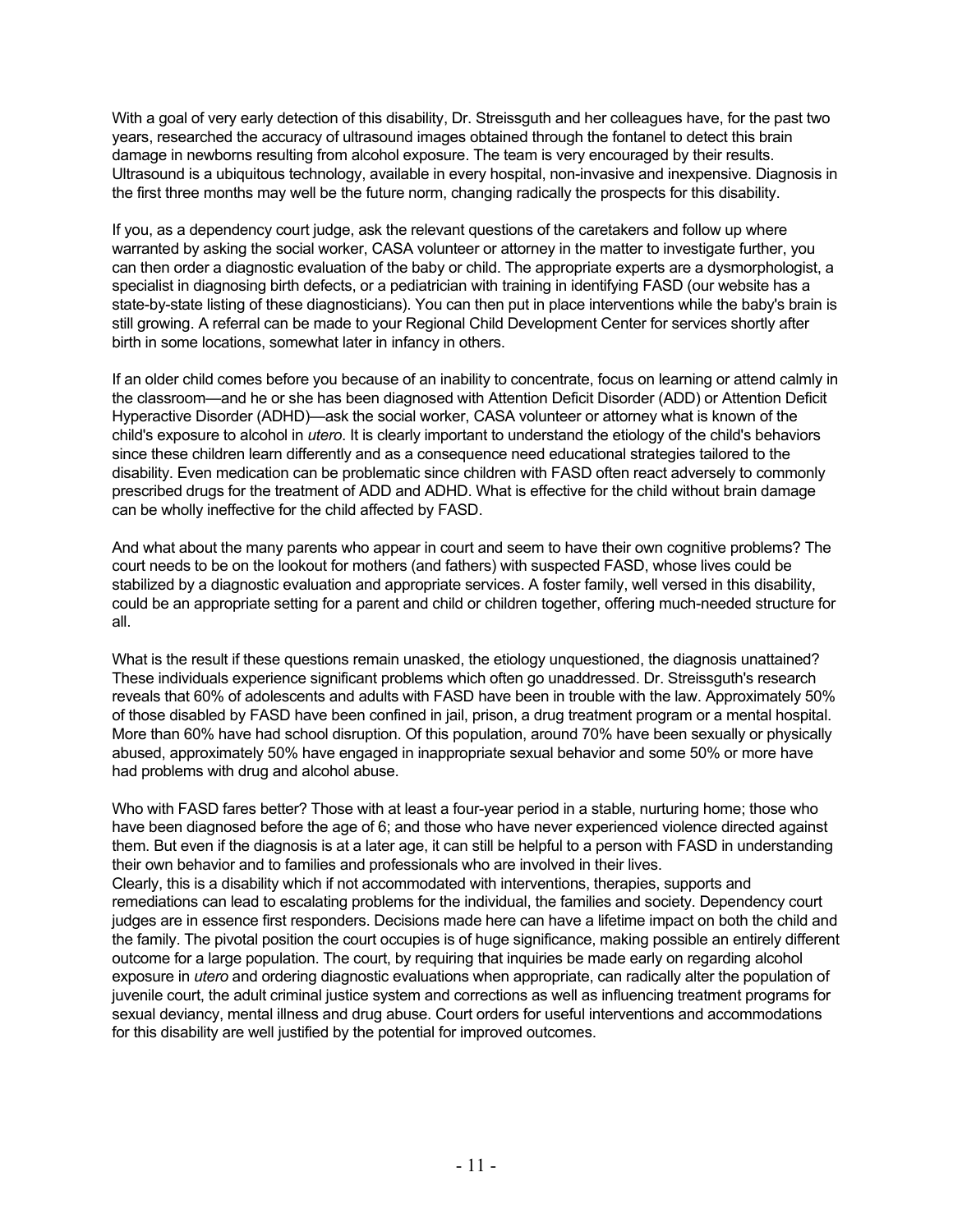The court's charge is to protect these infants and children from the effects of their lifelong disability particularly because these young ones were not protected by society nor could they protect themselves from the initial harm. As the Florida Supreme Court observed in its 1994 decision in Dillbeck v. State, "We can envision few things more certainly beyond one's control than the drinking habits of a parent prior to one's birth."

## **Central Nervous System Structural and Functional Effects of In** *Utero* **Alcohol Exposure by Age**

| Age                                  | <b>Effects</b>                                                                                                                                                                                                                                                                                                                                                                                                                                                    |
|--------------------------------------|-------------------------------------------------------------------------------------------------------------------------------------------------------------------------------------------------------------------------------------------------------------------------------------------------------------------------------------------------------------------------------------------------------------------------------------------------------------------|
| Newborn:                             | Microencephaly (small head), jitteriness, opisthotonus (hyperextension of body<br>with arched back), seizures, tremors, weak suck, unpredictable and disrupted<br>sleep/wake cycles, hypotonia (low muscle tone), hypertonia (tense muscle tone),<br>decreased vigorous bodily activity, hyperacusis (low hearing threshold), failure to<br>thrive (given adequate opportunity), poor habituation (difficulty tuning out<br>redundant stimuli), EEG abnormalities |
| Infancy:                             | Delayed development in one or more area, head banging and/or body rocking,<br>poor fine motor or gross motor control, neurological dysfunction (including<br>cerebral palsy)                                                                                                                                                                                                                                                                                      |
| Preschool:                           | Hyperactivity, poor eye-hand coordination, poor balance, central auditory<br>dysfunction, delayed or perseverative (repetitive) language, mental retardation                                                                                                                                                                                                                                                                                                      |
| Early school age:                    | Attentional impairments, learning disabilities, arithmetic disabilities, specific<br>cognitive disabilities, deficits in higher order receptive and expressive language,<br>poor impulse control                                                                                                                                                                                                                                                                  |
| Later school age and<br>adolescence: | Memory impairments, difficulties with judgment, difficulties with abstract<br>reasoning, poor adaptive functioning, inability to read to grade level, playing with<br>much younger children, impulsivity, poor judgment as to friends and activities,<br>repeating the same mistakes over and over, not learning from experience                                                                                                                                  |

Adapted from Streissguth, *A. Fetal Alcohol Syndrome: A Guide for Families and Communities*. 1997 Paul H. Brookes, Baltimore, MD.

*Please see the "Online Resources" section for additional information on the subject of FASD recommended by Kathryn Kelly.* 

*Editor's Note: Kathryn Kelly is the project director of the FAS/FAE Legal Issues Resource Center [\(depts.washington.edu/fadu/legalissues/](http://depts.washington.edu/fadu/legalissues/)), a joint project of the University of Washington School of Medicine and School of Law. The Resource Center consults with judges, attorneys, probation officers, corrections and law enforcement as well as maintaining a website which includes summaries of nearly 150 state and federal cases in which FASD was a factor.*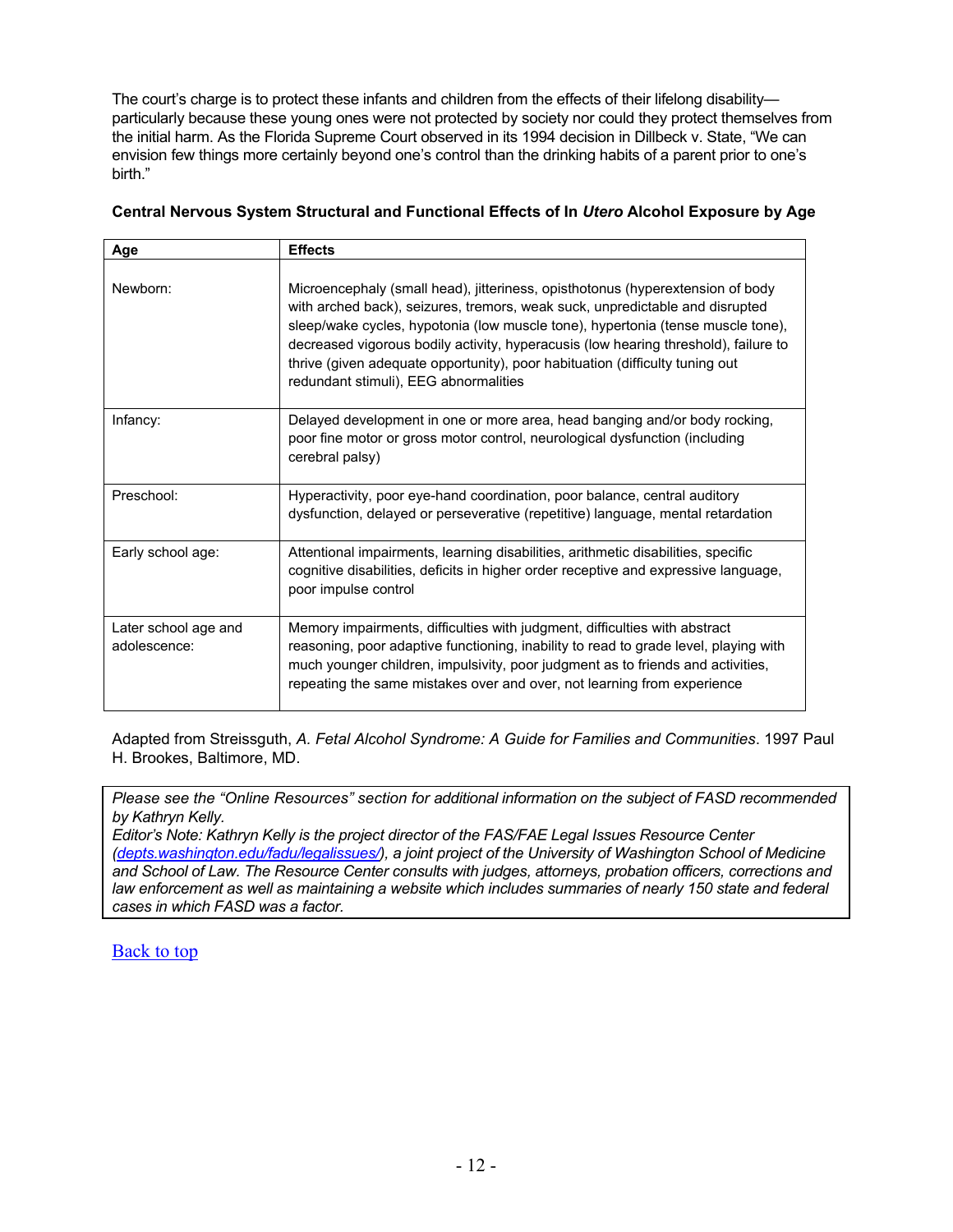# <span id="page-12-0"></span>*Juvenile and Family Court Journal* **Highlights Substance Abuse Issues**

## **Summary**

NCJFCJ's *Journal* provides articles to assist judges in understanding the unique challenges of dealing with substance abusing parents in dependency cases.

The National Council of Juvenile and Family Court Judges (NCJFCJ) publishes the quarterly *Juvenile and Family Court Journal*. Authors from a variety of disciplines share research results, innovative program descriptions and court improvement information on current juvenile justice and family law topics to inform and assist practitioners across the nation. The first volume was published in September 1949 on the 50th anniversary of the creation of the first juvenile court in the United States.

Two articles published in the Summer 2004 issue of *Juvenile and Family Court Journal* have been chosen for this issue of *The Judges' Page:*

• "Fetal Alcohol Spectrum Disorder (FASD) and the Role of Family Court Judges in Improving Outcomes for Children and Families" [www.ncjfcj.org/publications/Spr\\_04\\_5%20Malbin.pdf](http://www.ncjfcj.org/publications/Spr_04_5 Malbin.pdf) 

Fetal Alcohol Spectrum Disorder is an invisible physical disability that is under-diagnosed and overrepresented in juvenile justice. Most people with FASD accumulate mental health diagnoses, e.g. Attention Deficit Disorder and Oppositional Defiant Disorder. Interventions based on these diagnoses typically fail since they do not recognize brain damage, which then leads to chronic treatment failures and prolonged involvement with the courts.

The purpose of this article is to increase recognition of the disorder and efficacy of services for people with FASD in the legal system. Sections include: 1) Overview of FASD diagnostic criteria and current terminology; 2) Exploration of FASD as a physical disability with behavioral symptoms; 3) Case example illustrating common patterns of behaviors in children and adults with FASD without appropriate treatment; and 4) Recommendations for family court judges.

• "Parenting in Dependency Drug Court" [www.ncjfcj.org/publications/Sum\\_04\\_1\\_Dice\\_et\\_al.pdf](http://www.ncjfcj.org/publications/Sum_04_1_Dice_et_al.pdf)

The nation's first modern drug court opened in Miami-Dade County, Florida, in 1989 and became a pioneer in the national drug court movement. Miami's Dependency Drug Court (DDC) focuses on treating the entire family affected by substance abuse. It offers integrated services with community agencies ensuring that children are provided proper care and safe, nurturing homes while parents receive adequate treatment services, including parenting programs.

This article discusses how the DDC developed its parenting program through collaboration with community partners and by offering a structured therapeutic approach to improve caregivers' parenting skills. Sections highlight the background of the DDC; the role of the dependency drug court judge; finding the right community partners; developing a parenting curriculum; and evaluating the parenting program's effectiveness.

*As you examine the challenges facing your jurisdiction, NCJFCJ can provide resources such as speakers and faculty, publications, curricula and other technical assistance through our various departments. For further assistance, please contact Joey Binard, NCJFCJ manager of technical assistance, at (775) 784- 1665; Ruby White, manager of technical assistance, Family Violence Department Resource Center at (800) 527-3223; or Kim Taitano, manager, Training and Technical Assistance Resource Division of the Permanency Planning for Children Department, at (775) 327-5303.*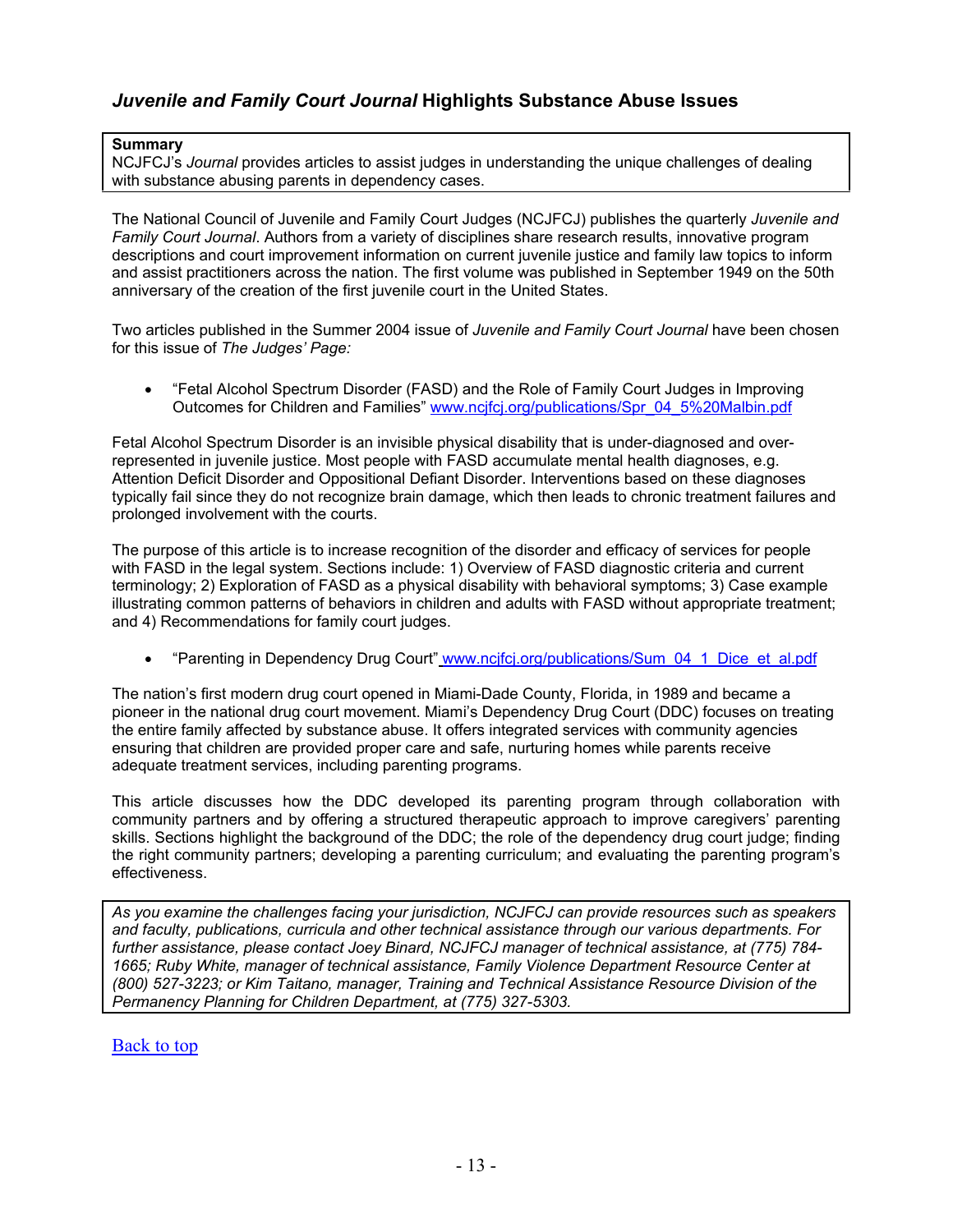# <span id="page-13-0"></span>**Making Meth: Endangering Kids**

# *Gregg Wright, MD, Med*

## **Summary**

Methamphetamine has been called the "walk-away" drug because it can induce a person to walk away from children, marriage, family, job, friends, food, sleep and everything else that is normally important. Methamphetamine is a diabolic drug that endangers children by affecting parents, degrading children's environments and directly harming children. Keeping children safe from the effects of methamphetamine requires a coordinated response from police, prosecutors, judges, physicians, social workers, CASA volunteers, foster parents, emergency medical personnel, pharmacists, retailers and substance abuse treatment professionals.

## *A Diabolic Drug*

Methamphetamine is a diabolic drug—cunning and cruel. It is cunning because it is easily absorbed into the body by many routes and slowly metabolized to give very long-lasting effects. It directly triggers deep centers in the brain that reinforce us for things that are important to the survival of our species, and it tempts the user to illegal manufacture. It is cruel because it induces accommodation in the brain that rapidly leads to tolerance and then addiction, quickly becoming more important to the addict than everything necessary for survival and the enjoyment of life including children, caring relationships, food, water, sleep and work. Its illegal manufacture involves chemicals that are particularly dangerous to everyone in the immediate vicinity and to the community.

## **Effects on Parents**

Methamphetamine may be smoked, injected, snorted or eaten. It quickly enters the bloodstream and the brain, where it directly releases dopamine in a deep brain structure related to both pleasure and reinforcement. Rats given the opportunity to electrically stimulate this brain center with a lever will ignore both food and water, starving to death before they will stop pressing the lever. Methamphetamine has been called the "walk-away" drug because it can induce a person to walk away from children, marriage, family, job, friends, food, sleep and everything else that is normally important.

Parents who are addicted to methamphetamine get a message from the drug, through their deep brain center, which says, "This is important to your very survival." Under this influence, the needs of the child are forgotten. The drug induces paranoia and obsessive-compulsive behavior, and ultimately brain damage, all dangerous to the child.

## **Environmental Effects**

The clandestine manufacture of methamphetamine has rapidly increased in urban and rural areas across the country. All methods start with purchased or stolen over-the-counter medication containing ephedrine or pseudoephedrine. All methods involve highly flammable organic solvents as well as caustic acids and bases. Approximately 20% of labs are discovered because they blow up—the ultimate child endangerment. Lye stored in a pop bottle or ether stored in a Mason jar in the refrigerator pose huge dangers to children. One method uses anhydrous ammonia, which is highly caustic and difficult to handle and store. The other common method uses iodine and phosphorus and can generate nearly odorless toxic gasses. Many pounds of toxic waste are dumped on the community from the manufacture of one pound of methamphetamine.

## **Effects on Children**

Methamphetamine may be given to children intentionally or it may be accidentally ingested in doses that can cause hypertensive crisis, hyperthermia or even death. When ingestion is even remotely suspected, a urine test should be done at the earliest possible time to document exposure to the drug. However, methamphetamine, sold by prescription as Desoxyn®, is approved by the FDA as a Schedule II drug for the treatment of hyperactivity in children in 5 mg. doses. Although rarely prescribed or recommended for this purpose, the drug's existence influences the interpretation of the trace environmental exposures that children are certain to experience when living in environments where methamphetamine is used or made. Children are endangered by parenting they receive and by the manufacture discussed above, even if not a molecule of methamphetamine is discovered on or in their body.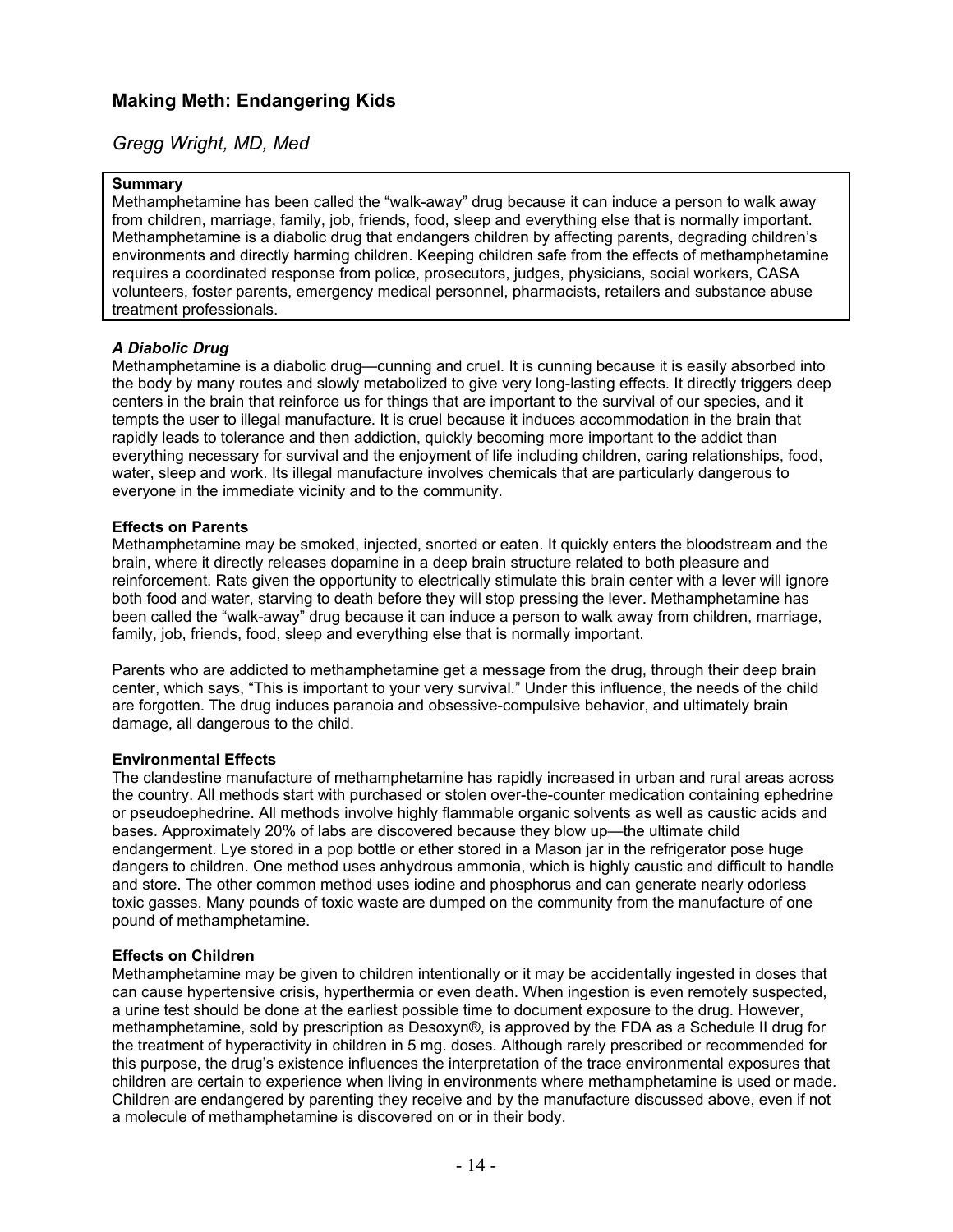## **Keeping Children Safe**

Responding to these risks requires awareness and coordination. Before a raid of a lab, police and social service workers should compare notes. At the scene, information about risks should be documented from the point of view of a small child. A child specialist should take custody of the child. Obvious contamination of a child's body or clothes must be dealt with by decontamination at the scene. Absent obvious contamination, the child should still be considered contaminated, and *containment* should be the priority with barrier techniques used to transport the child to a shower. A physician should examine the child within four hours, not just for chemical exposure but also for signs of abuse and neglect. Foster parents need information about mental health and physical health considerations. The child needs a source of continuous medical care, and both parent and child need addiction treatment resources. Finally, retailers and police must work together to limit the availability of lab chemicals.

## **Conclusion**

The coordination needed to respond to methamphetamine endangerment of children cannot happen in isolation. A wide range of involved professionals must plan together in every community and at the state and national level in order to meet this enormous challenge.

## *Editor's Note:*

*Gregg F. Wright, MD, MEd, is a pediatrician with specialty training in school health and child development. His training took him to Case Western University in Cleveland (MD), the University of Rochester, New York (Pediatrics) and the University of Texas Medical Branch in Galveston (Fellowship). Wright served as the director of the Nebraska State Health Department for eight years and is currently a research associate professor at the Center on Children, Families, and the Law at the University of Nebraska, Lincoln, where he is involved with the training of Nebraska's protection and safety workers. He is the chair of Nebraska's Drug Endangered Children Subcommittee and a member of the working group that has developed the CHEM-L protocol for dealing with Nebraska children exposed to methamphetamine labs.*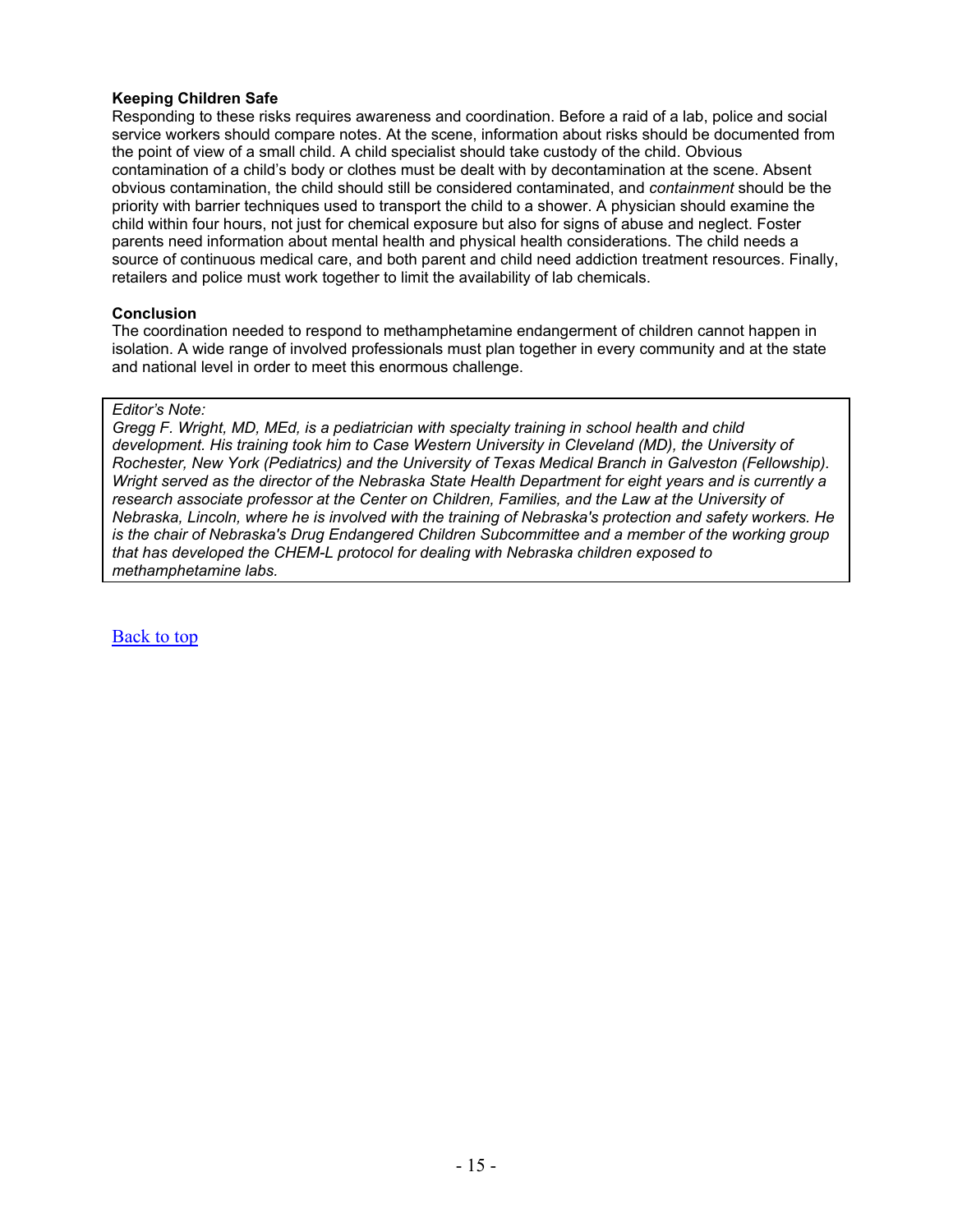# <span id="page-15-0"></span>**Shipping Oars and Going to Sails: The First Ten Years of Dependency Drug Courts**

# *Charles M. McGee, Judge and Caroline S. Cooper*

## **Summary**

The development of family drug treatment courts has been in large part generated by the considerable pressure for reform in the handling of dependency cases as a result of the enactment and enforcement of the Adoption and Safe Families Act of 1997.

In the mid-nineties, communities across the country were facing a crisis caused by the growing number of children placed in foster care as a result of their parents' drug and/or alcohol addiction. While courts and treatment professionals struggled to get parents clean and sober, the difficulties of delivering and coordinating the panoply of treatment and other necessary rehabilitative services, coupled with the lengthy period a parent generally needs to conquer an addiction, resulted in children often languishing for years in multiple foster placements and in institutions.

During this period, sparked by the success of an inaugural program in Dade County, Florida, adult drug courts began to cross the country like wildfire. Acting independently, two courts, one in Reno, Nevada and one in Pensacola, Florida, conducted an experiment to see whether traditional adult drug court concepts could be effectively adapted to dependency courts—those which supervised the placement of children whose parents had been charged with abuse and neglect.

Both of these programs, and many since, have heavily relied upon Court Appointed Special Advocate (CASA) volunteers to perform daily or weekly monitoring of children and their families. Many CASA volunteers go above and beyond the call of duty by linking recovering parents with community resources that provide transportation, housing, jobs and health care for the children. While the development of family drug treatment courts has not kept pace with the truly phenomenal growth of adult drug courts, a lot has happened in the field since the mid-nineties. The purpose of the full version of this article and other links below is to bring interested readers up-to-date with what has transpired in the first 10 years of this specialty court.

## **Additional resources:**

- For an in-depth review of the development of family drug treatment courts (FDTCs) nationally over the past 10 years, link to the full article by Judge McGee and Caroline Cooper at [www.ncjfcj.org/publications/JMdrugcourtarticle.pdf.](http://www.ncjfcj.org/publications/JMdrugcourtarticle.pdf)
- A study of the Pima County Family Drug Treatment Court is featured in the following article. Tentative findings: "that the family drug court group had higher engagement and completion rates of residential and outpatient treatment than was true of the other comparison groups." [www.ncjfcj.org/publications/Fall04\\_3Ashford.pdf](http://www.ncjfcj.org/publications/Fall04_3Ashford.pdf)
- For another helpful article on the progress of family drug treatment courts, link to "Courts That Heal" by Norah Lovato and Kelly Mack at the Child Welfare League of America website: [www.cwla.org/articles/cv0303courts.htm](http://www.cwla.org/articles/cv0303courts.htm)

*Editor's note: Caroline S. Cooper is director of the BJA Drug Court Clearinghouse as well as being research professor and associate director of the Justice Programs Office, School of Public Affairs, American University. She can be reached at 4400 Massachusetts Ave., N.W., Brandywine Suite 100; Washington, D.C. 20016-8159; Tel. 202/885-2875. Judge Charles M. McGee of the Second Judicial District Court can be reached at P.O. Box 30083, Reno, Nevada, 89520; Tel.: 775/328-3179.*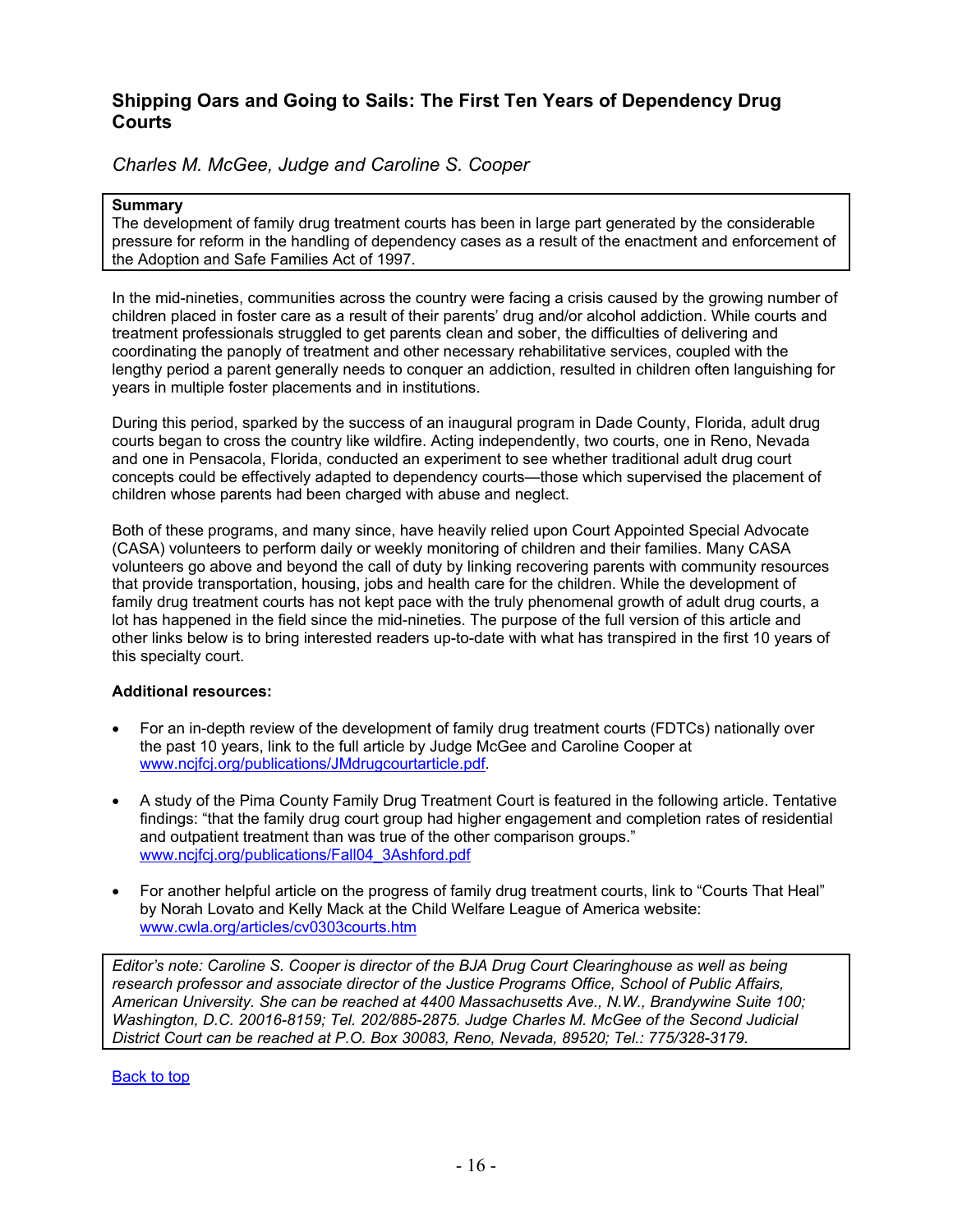# <span id="page-16-0"></span>**Judicial Ethics in Family Drug Treatment Courts**

# *Douglas F. Johnson, Judge, Separate Juvenile Court of Douglas County, Omaha, Nebraska*

## **Summary**

Judges are encouraged to participate in family drug treatment courts because of their effectiveness but receive limited direction on potential ethical implications. Judge Johnson raises questions and solutions for judges to consider.

As of this writing, my research yielded no judicial ethics advisory opinions or disciplinary cases regarding the judicial role in family drug treatment courts (FDTCs). Provided below are citations to literature that review in depth drug courts (primarily criminal) and other specialty problem-solving courts in relation to Judicial Canons prohibiting impropriety, bias, prejudice and ex parte communications. (See American Bar Association [ABA] Model Judicial Code of Conduct [Amended 2003]). While the articles are helpful in raising awareness about judicial ethical issues, they do not specifically cover FDTC. Since I am in the planning stages of starting an FDTC in my own court, I considered the articles and talked to a number of our mutual colleagues who either have established or are operating FDTCs or plan to in the near future. Viewpoints about ethics and the role of the judge in FDTCs were passionate and varied, as you might expect. We will look at a couple of the key issues and how some judges are resolving them.

It is common knowledge that a well founded and well run FDTC has positive outcomes for children and their substance-abusing parents. It is the best chance for a parent to get better sooner and for children to be reunified or freed for adoption promptly when parents do not comply with the rehabilitative services offered. In spite of the Conference of Chief Justices' Resolutions (Resolution 22—August 2000 and Resolution 21—January 2001) supporting problem-solving courts, such as drug court, there appears to be no ethical guidance for judges and the judicial role in FDTC other than the various Judicial Codes of Conduct as they exist across the country. Consequentially, judges should review their own version of Canon 3 and its mandate that a judge shall perform judicial duties without bias or prejudice and not engage in *ex parte* communications in relation to the FDTC.

The first issue for consideration: Does a judge who actively participates in the FDTC team have an ethical conflict of interest based on bias or prejudice when a sanction matter, say a dirty urine analysis (UA) result, is brought forward for her to hear and rule upon? Will the parent feel prejudged because the judge already knows the parent well and knows about the dirty UA from attending an earlier team meeting reviewing the parent's progress? Does the judge sense an ethical issue? Does the parent's defense attorney?

Some judges find no ethical issue because of the parent's voluntary agreement to enter FDTC and abide by its rules. The judge hears the sanction matter; therapeutic jurisprudence is applied. Other judges think there is an ethical issue due to either the appearance of or reality of bias and prejudice. The resolution in this scenario is to have another judge hear the sanction matter. This allows continued judicial team participation. At the same time, due process is served because the parent has evidence in the sanction proceeding heard by an objective and independent fact-finder.

Second example: A long-standing best practice of the National Council of Juvenile and Family Court Judges is "one judge—one family." Among other things, having one judge hear the case from start to finish provides for timely hearings, reduced continuances and better continuity of judicial decision-making to achieve the best interests of children and due process for parents. Should this principle apply if a termination of parental rights (TPR) action is filed against a parent who fails to succeed in FDTC? That is, is it ethical for a judge who participates on the FDTC team to hear the TPR? In doing so, would the judge have the appearance (actual or not) of impropriety, bias or prejudice having known the parent through countless team meetings and reviews of progress with the parent? How would the parent see it?

Some judges see no ethical issue for the same reasons as in the previous example. Other judges think there is an ethical issue and resolve it by not hearing the TPR. The same arguments of the prior example apply.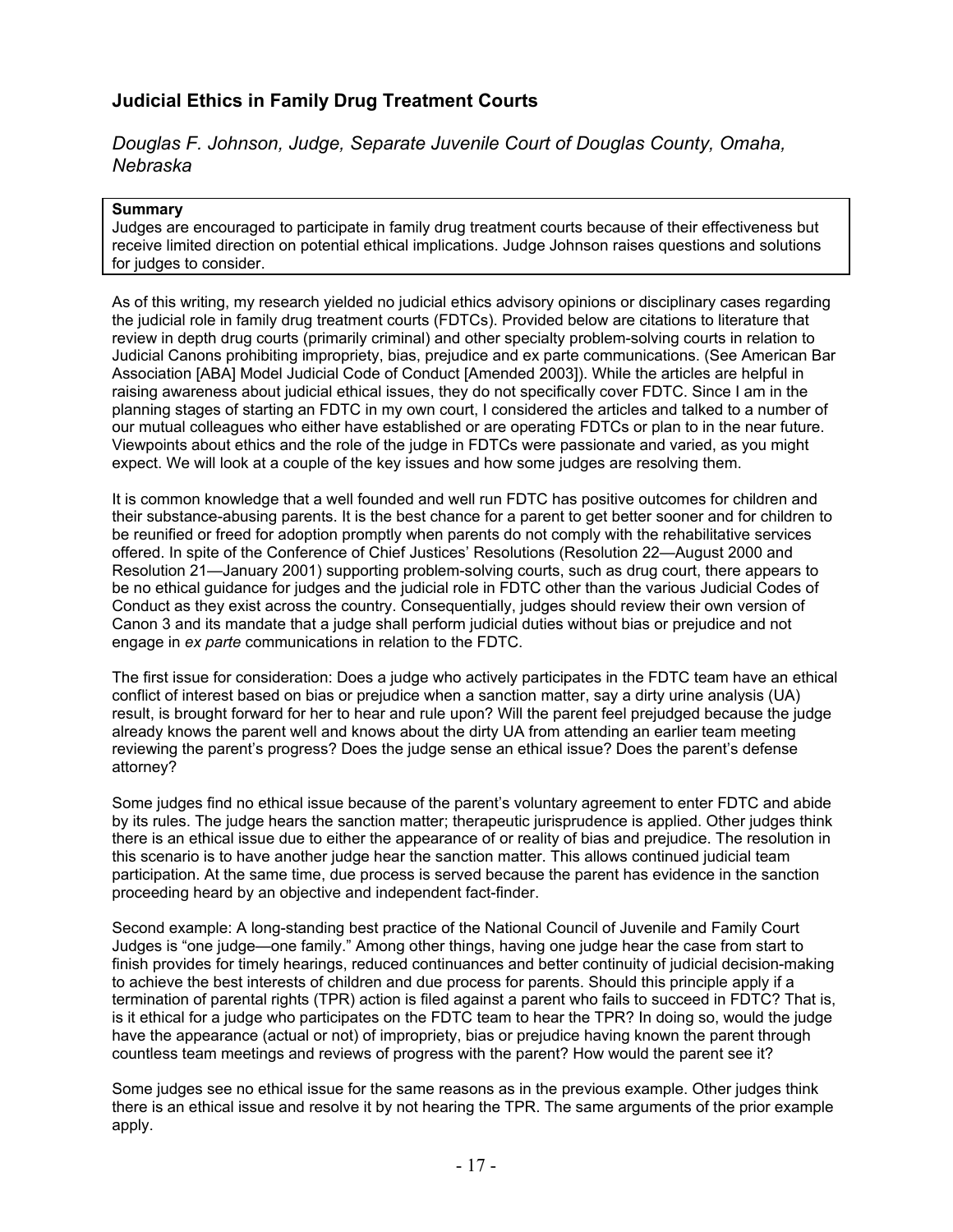Finally, is it a violation of the Judicial Code of Conduct to talk on an <I>ex parte<i>basis to an FDTC coordinator outside a team meeting about a parent's progress?

Some judges think there is no ethical issue because the information will be discussed openly at the team meeting with the parent present anyway. Additionally, the parent volunteered to participate in FDTC and agreed to its rules. Most importantly, the role of the judge in FDTC is not the traditional detached finder of fact but an active problem-solving participant. In contrast, other judges only discuss the case at the team meeting to prevent any appearance or reality of inappropriate *ex parte* communication.

I also visited with a couple of judges who are seasoned FDTC team members. They recently have reconsidered their role in light of their experience with the above judicial ethics issues of bias, prejudice and *ex parte* communication. In order to avoid any ethical exposure, maximize limited judicial resources and hear all matters in a case without "handing off" to a colleague, they have opted not to continue to serve on the team. Now the team meets and then presents the case status to the judge to make findings and orders. The judges still consider themselves problem-solvers and actively encourage or sanction parents but do so from behind the bench.

The Omaha Model Court continues to work on implementing its pilot FDTC. I am not yet sure of my role and whether I will be a team member or not given the present Judicial Code of Conduct. I may ask for an ethics advisory opinion. If you have questions about your role in FDTC, you may want to ask for an opinion if your state provides them. We know FDTC works and that the role of the judge is critical to its success. The question remains: How do we do what works and comply with our ethical mandates?

## **References:**

30 Fordham Urb. L.J. 955 (2003) *Special Series: Problem Solving Courts and Therapeutic Jurisprudence—Due Process and Problem Solving Courts,* E. Lane.

10 Wash. U. J.L. & Pol' 63 (2002) *Access to Justice: The Social Responsibility of Lawyers—Courting Disorder: Some Thoughts On Community Courts,* A.C. Thompson.

*Ethical Considerations for Judges and Attorneys in Drug Court,* K. Freeman-Wilson, R. Tuttle, S. Weinstein, (National Drug Court Institute 2001).

Greg Berman, "What Is A Traditional Judge Anyway?" 84 *Judicature* 78 (2000).

76 Wash. U. L.Q. 1205 (1998) *Rehab. Punishment & the Drug Treatment Court Movement*, R.C. Boldt.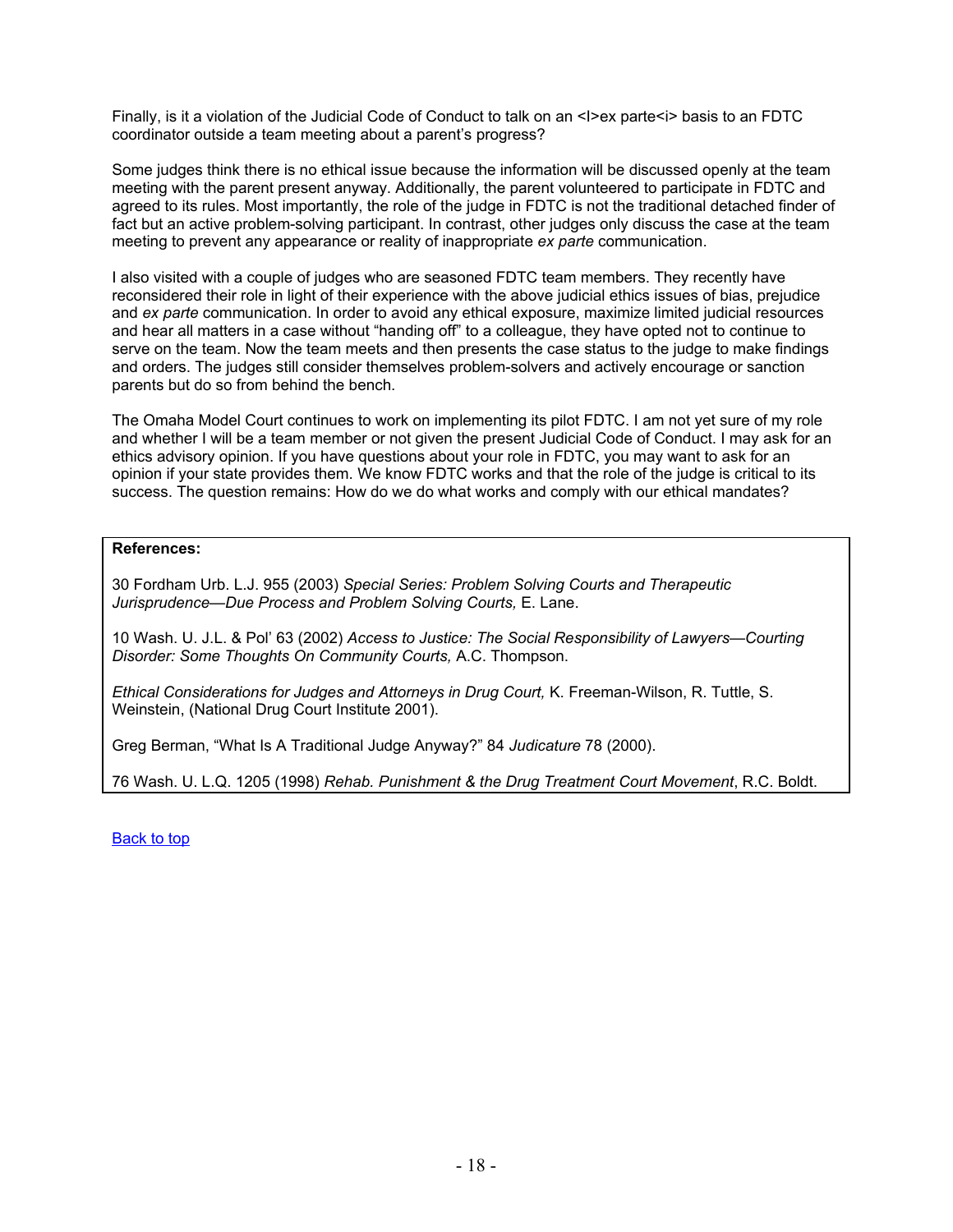# <span id="page-18-0"></span>**District of Columbia Family Treatment Court Partners With CASA Program**

*Anita Josey-Herring, Judge, Family Treatment Court, District of Columbia and Jo-Ella Brooks, Coordinator, Family Treatment Court, District of Columbia* 

## **Summary**

Recognizing that transition from the structure and security of inpatient substance abuse treatment is a turning point in the lives of program participants and their children, the District of Columbia Family Treatment Court appoints CASA volunteers to support the children and their mothers as they move from residential treatment into aftercare.

The District of Columbia Family Treatment Court celebrated its one-year anniversary in May 2004. The mission of the Family Treatment Court is to promote safe and permanent homes for neglected and abused children by working collaboratively with stakeholders to develop readily accessible services. These services are based on a continuum of care that is culturally competent, family-focused and strength-based.

The Family Treatment Court exclusively serves mothers with substance abuse problems that result in neglect or abuse of their children. The program transitioned from the pilot phase and became fully operational as a permanent court calendar in May 2004. There are many District child-serving agencies that provide supportive services to the Family Treatment Court. The collaboration that exists between the court and its partners is essential to the program's ability to accomplish its mission. In addition to the governmental stakeholders, CASA for Children of the District of Columbia has partnered with the Family Treatment Court to support participants and their children in accomplishing reunification.

During the initial phase of the Family Treatment Court, mothers involved in the program participate in six months of residential treatment. This is followed by six months of aftercare in a community setting. Residential treatment is offered by a single provider in a setting where mothers are allowed to have up to four children, 10 years of age and younger, with them during treatment. Services provided to families include mental and physical health examinations, counseling and therapy, assistance with securing social services, educational opportunities, drug education, parenting classes, observational parenting feedback and housing upon completion of the residential treatment phase. The program is designed to front-load services to enhance the families' ability to make a seamless transition into the community during aftercare.

Recognizing that transition from the structure and security of inpatient treatment is a turning point in the lives of program participants and their children, the Family Treatment Court appoints CASA volunteers to support the children and their mothers as they move from residential treatment into aftercare. Both the CASA program and the court felt that CASA volunteers would be most needed at this critical point as mothers assume primary responsibility for their children and face the challenge of remaining drug-free while in the community. All the while, CASA volunteers are looking out for the safety and best interest of the children.

Because of their unique role, CASA volunteers provide the Family Treatment Court judge with an unbiased perspective of the families' level of functioning and their continuing service needs. They do so with the key principle of the children's best interest in mind. CASA volunteers visit their assigned families weekly and make critical observations of the children and the parent(s), while providing feedback on the level of their interaction. They also assess the families' strengths and work with social service providers, guardians ad litem and others to resolve barriers to reunification. CASA volunteers provide a wide array of support to children and their families, including outreach concerning school issues, school visits and the tracking of court-ordered services. Their involvement in these aspects of the families' lives helps to reduce the participants' level of anxiety at a very critical point in the mother's recovery. CASA advocates also submit regular court reports and attend Family Treatment Court hearings.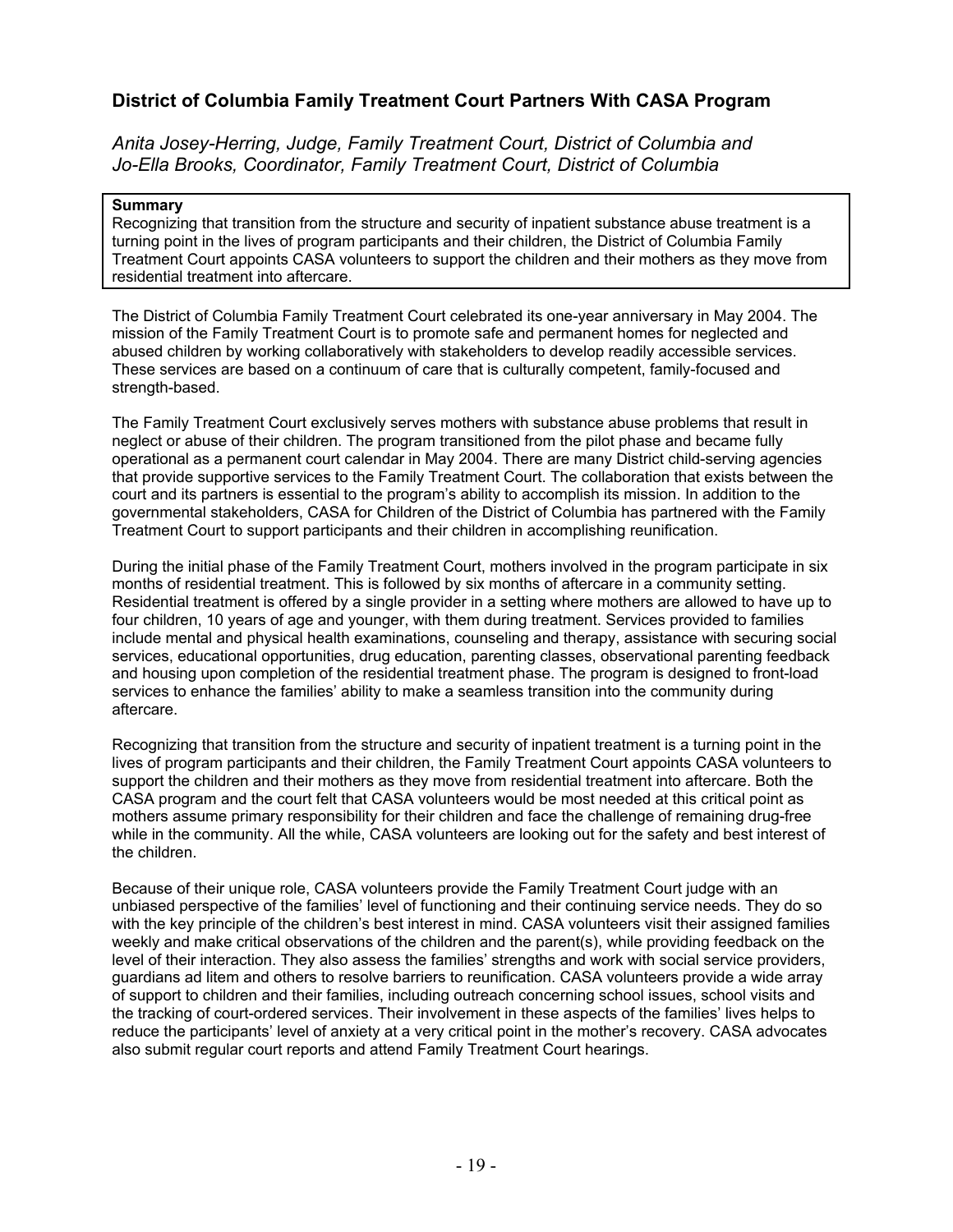*Judge Anita Josey-Herring is the presiding judge of that court and led the initiative to develop the program with District stakeholders. "The Family Treatment Court is very pleased to have the assistance of CASA volunteers in helping to address many issues affecting children and families involved in child welfare cases. The collaborative effort aimed at strengthening children and families by giving them the opportunity, support and tools to live happy, healthy and productive lives is one we all embrace as being important to securing our future and the future of these children. It is also an endeavor that helps to renew our belief in the power of mankind to impact the lives of those less fortunate in a positive and productive way."*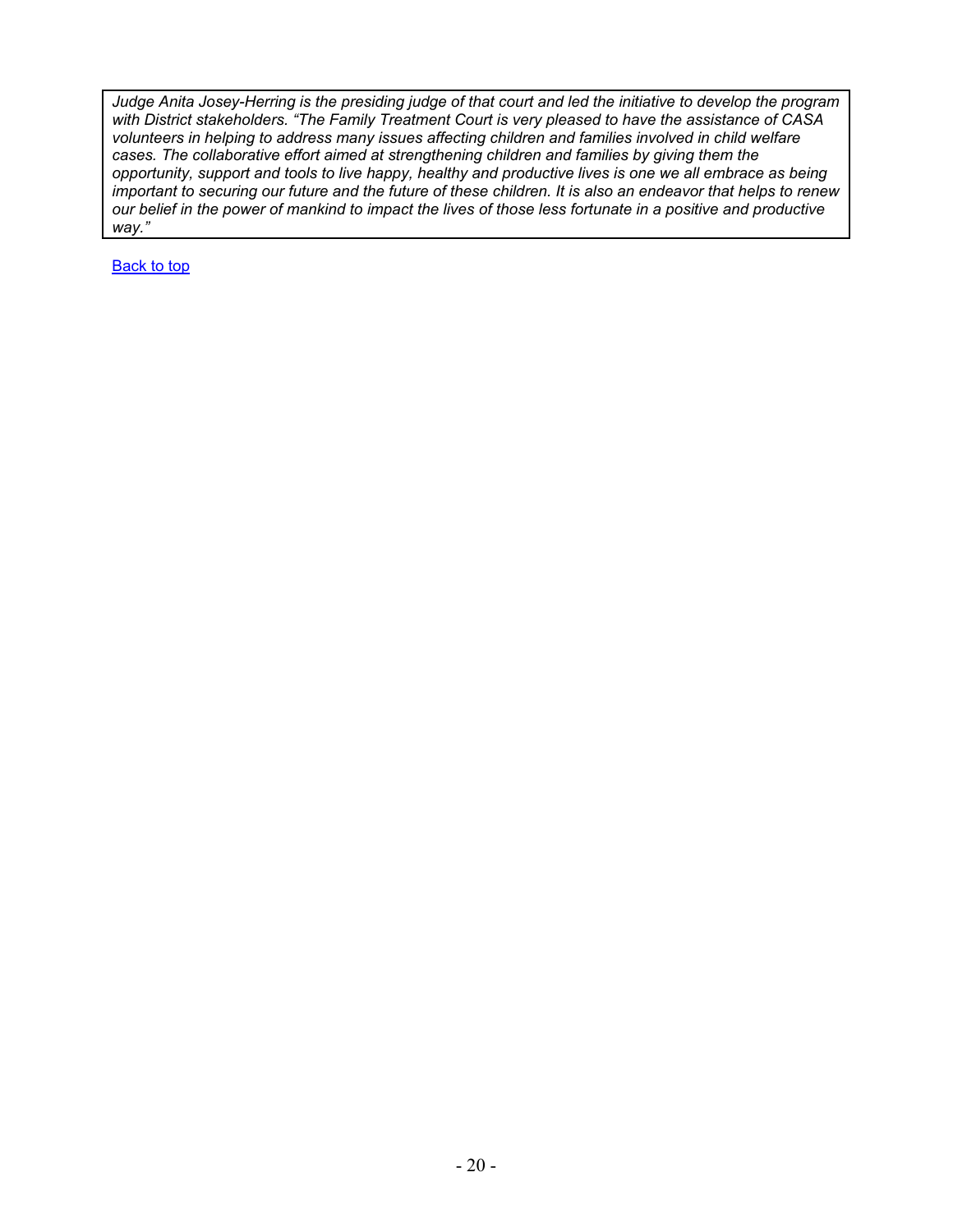# <span id="page-20-0"></span>**Substance Abuse and Permanency Planning: Implementing ASFA When Parental Substance Abuse Is a Factor**

*Kathleen M. West, DrPH*

## **Summary**

Judges and the child welfare system must act quickly to recognize and treat the disease of drug and alcohol dependence when it presents. To do this, courts must know what they're looking for and how to respond appropriately.

One- to two-thirds of child abuse/neglect cases coming before juvenile courts involve parental substance abuse according to local, state and national surveys undertaken to gauge the incidence of this problem. The perception of many child welfare case workers and judges, however, is that alcohol and illicit drug abuse are major factors in roughly 80-90% of their cases. Whatever the exact range, it's enough of a problem to warrant our concern and action. Studies over the last few decades have shown that children whose parents abuse alcohol and other drugs have roughly a 270% greater chance of abuse and a 420% greater chance of neglect.

Such numbers essentially tell us that we may expect more problems in families where drug/alcohol abuse is occurring—a fact of little help in the task of making concrete placement decisions. Due to the multiple demands placed on the courts—safeguarding children's well-being and "best interest," ensuring "reasonable efforts" to strengthen or reunify families and implementing the timelines of the Adoption and Safe Families Act (ASFA)—judges and the child welfare system must act *quickly to recognize and treat the disease of drug and alcohol dependence* when it presents. To do this, courts must know what they're looking for and how to respond appropriately.

The National Institute of Drug Abuse (NIDA) defines *addiction* as "a disease consisting of a number of brain chemistry disorders." Major strides in the neuroscience of psychoactive substance use and dependence have enabled medical and treatment practitioners to differentiate clients along the continuum of drug use, abuse and dependence (addiction). Advances in psychopharmacologic understanding of both the course of disease and recovery among different drug *classes* (types) have improved the ability of treatment providers to deliver targeted and more effective substance abuse treatment. For example, it is clear today that methamphetamine addicts have a different recovery trajectory than heroin addicts or those dependent on marijuana. Researchers are finding that the extent of brain damage and the degree and rates of recovery vary considerably based on the *class of drug being abused*. The *duration* (how long?, how many years/months?), *frequency* (how often?) and *quantity* (how much?) of use, as well as the *quality* (purity or strength) of the drugs being used are factors that influence a person's course of recovery.

In the context of the juvenile court, such knowledge permits the development of an improved and more realistic permanency plan, moving it closer to compliance with ASFA. But how can the courts acquire knowledge of parents' needs and then move to meet them as required through reasonable efforts?

The first step is to ensure that all parents with allegations of alcohol/drug use receive a thorough standardized assessment (preferably onsite at the court ASAP). The American Society of Addiction Medicine (ASAM) has clear guidelines regarding best screening and assessment practices. As the case moves forward, recognize that reassessments may be needed to help distinguish parental "noncompliance" from inability to comply. As stated above, recovery progresses at different rates based on a variety of factors, with basic brain recovery, for example, taking up to 15 months post-abstinence in the case of some stimulants (e.g., methamphetamine).

Second, based on assessment findings, an appropriate and specific referral should be made to a reputable treatment program. To maximize the likelihood of client compliance, research shows that a treatment intake appointment should be scheduled within 24 to 36 hours of assessment. Since the availability of high-quality, comprehensive and gender-specific treatment programs is sorely lacking in many communities, this step may require judges to lay some groundwork by employing their power to convene community stakeholders to improve access and quality of services for court families.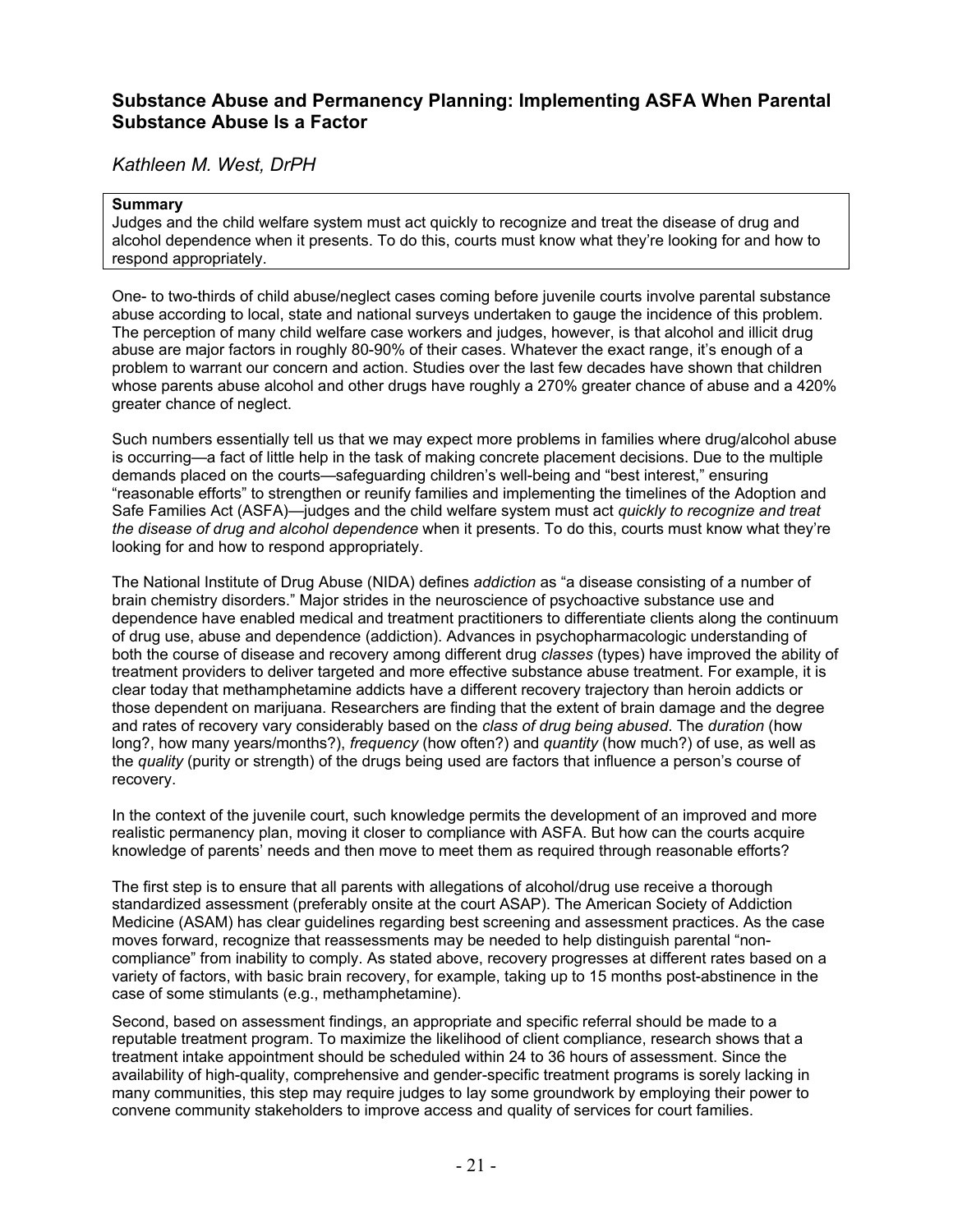In *Principles of Effective Treatment,* a succinct NIDA booklet, judges will find clear, research-based guidance for better understanding of what constitutes effective treatment programming.

The third step is to ensure that the parent's treatment and case plan incorporates "child-parent relationship" issues throughout. To date, many good substance abuse treatment plans for parents fail to include meaningful measures of their ability to parent, which sobriety and even substantial recovery alone do not necessarily confer. Relapse prevention and recovery are lifelong jobs for those suffering from drug dependency, with children and other family members intimately affected by the success of parents in managing this challenge.

Last, and regardless of the final placement decision, judges can work to ensure that adequate support services are in place for all concerned parties, thus helping to prevent intergenerational cases from appearing in the court. Post-adoption families are often recognized as in need of service, but posttermination parents, siblings and other family members are also highly likely to require some counseling support after their case has ceased to be of concern to the court.

*Editor's Note: Dr. Kathleen West is a public health professional with expertise in the areas of substance abuse in the context of its affects on children, the family, intergenerational substance abuse and related drug and alcohol treatment and prevention issues. Her research focus has been on issues related to infants prenatally and environmentally exposed to alcohol and other drugs—specifically cocaine and methamphetamine and the medical, developmental and social placement experiences and outcomes in the first few years of life with a sub-focus on children in dependency court settings. Since 2002, Dr. West has served as a consultant at the World Health Organization in Geneva and internationally, focusing more broadly on high-risk maternal and child health problems, including substance abuse issues as they affect families and children globally.* 

Plea*se see "Online Resources" in this issue for additional information recommended by Dr. West, including numerous free publications which would be suitable for training and distribution.*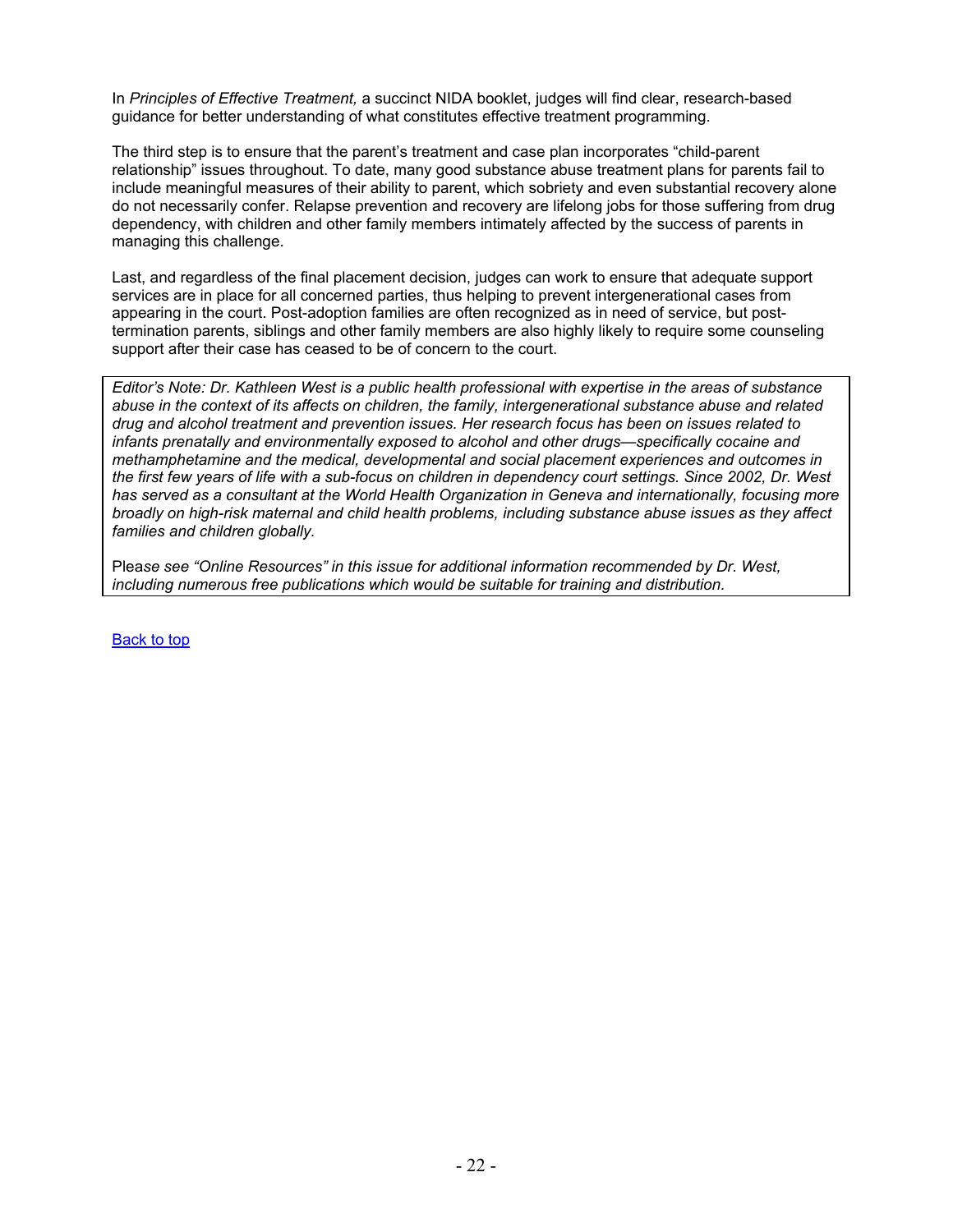# <span id="page-22-0"></span>**National Center on Substance Abuse and Child Welfare**

*Permanency Planning for Children Department National Council of Juvenile and Family Court Judges (NCJFCJ)*

## **Summary**

The mission of the National Center on Substance Abuse and Child Welfare (NCSACW) is "to improve systems and practice for families with substance use disorders who are involved in the child welfare and family judicial systems by assisting local, State and tribal agencies."

Increased national attention to substance use disorders among families involved in the child welfare system led to the creation of a National Center on Substance Abuse and Child Welfare (NCSACW) in the fall of 2001. The center is an initiative of the Department of Health and Human Services, jointly funded by the Substance Abuse and Mental Health Services Administration's (SAMHSA) Center for Substance Abuse Treatment (CSAT) and the Administration on Children, Youth and Families (ACYF), Children's Bureau's Office on Child Abuse and Neglect (OCAN). The mission of NCSACW is to "improve systems and practice for families with substance use disorders who are involved in the child welfare and family judicial systems by assisting local, State and tribal agencies."

The center is implemented by staff from Children and Family Futures (CFF) under contract with CSAT. A consortium of organizations has been developed to support implementation. The consortium members bring expertise and resources to the substantive work of NCSACW and facilitate access to a very large constituency base for information gathering and dissemination. Consortium members include:

- American Public Human Services Association (APHSA)
- Child Welfare League of America (CWLA)
- National Association of State Alcohol and Drug Abuse Directors (NASADAD)
- Permanency Planning for Children Department (PPCD) of the National Council of Juvenile and Family Court Judges (NCJFCJ)
- National Indian Child Welfare Association (NICWA)

## **Technical Assistance**

The center is available to provide technical assistance (TA) on substance abuse issues in the child welfare population. TA is available to national, state and local agencies as well as family court systems, tribal agencies and others interested in information regarding these fields. A key feature of NCSACW's efforts is assistance in developing the cross-system partnerships and practice changes that are needed to address the issues of substance use disorders among families in the child welfare system.

## **In-Depth Technical Assistance**

NCSACW is concluding an 18-month program of in-depth technical assistance with Colorado, Florida, Michigan and Virginia, working to increase collaboration among alcohol/drug/child welfare systems and courts and tribes. The agency is also involved in the development of strategic plans for improving services to families in the child welfare system affected by substance use disorders. NCSACW helped facilitate the development of strategic plans tailored to each state's needs, identifying and bringing in additional technical assistance as needed by the sites, and assisted the sites in implementing their plans.

NCSACW will study the progress made and lessons learned in each site with the aim of broadly disseminating the information gained to help further collaborative efforts and linkages among alcohol and drug services, child welfare, family courts and tribes in other jurisdictions. Additional sites for in-depth TA were recently announced.

## **On-Line Tutorials and Training**

NCSACW is in the process of developing four online self-tutorials, which will establish a baseline for knowledge on substance use disorders and child welfare. This series of online self-tutorials is available free of charge, and those who successfully complete each tutorial can earn continuing education units.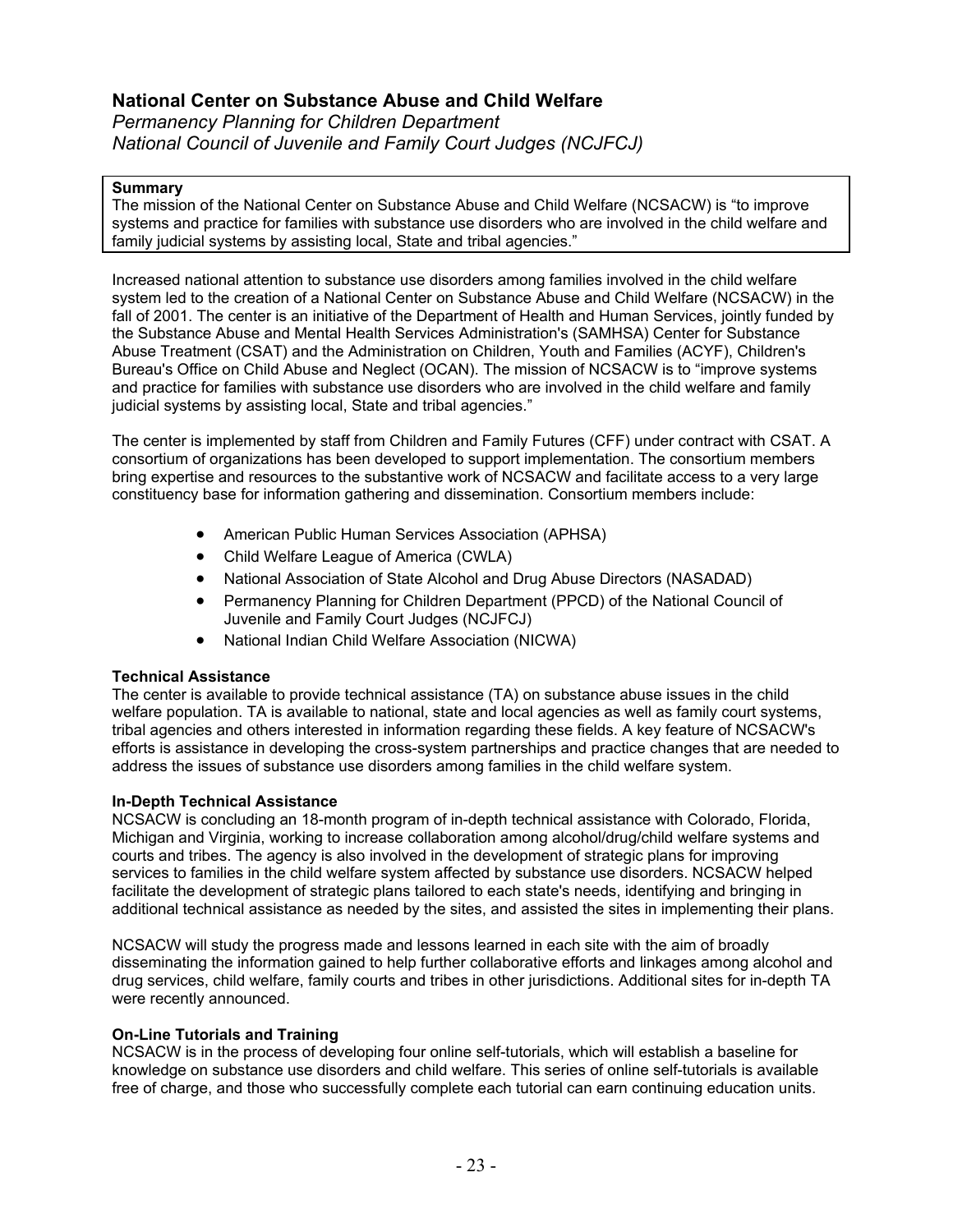The first in this series of tutorials, *Understanding Child Welfare and the Dependency Court: A Guide for Substance Abuse Treatment Professionals,* is currently available on the NCSACW website. The second is *Understanding Substance Abuse Treatment and Recovery: A Guide for Child Welfare Workers.* The third, *Understanding Substance Abuse and Child Welfare Issues: A Guide for Judicial Officers*, is anticipated to be released in Summer 2005.

## **National Conferences**

"Putting the Pieces Together: 1<sup>st</sup> National Conference on Substance Abuse, Child Welfare and the Dependency Court" took place in Baltimore on July 14-15, 2004. This conference was a two-day event designed to benefit frontline practitioners and administrators of child welfare, alcohol and drug services, the dependency court, policymakers and researchers. Close to 400 participants and speakers attended the conference.

The NCJFCJ Permanency Planning for Children Department continues to serve as a national consortium member for NCSACW. Joey Orduna, JD, NCSACW program manager for PPCD, represented the NCJFCJ at the conference, offering publications (400 were disseminated during the conference), onsite technical assistance and information about the NCJFCJ. Through its role as a consortium member, the PPCD also facilitated and moderated many workshop sessions related to the courts and child welfare cases.

The conference was organized to provide representatives of alcohol/drug/child welfare services and dependency courts nationwide with multiple opportunities to share innovative policy and programmatic efforts, to learn about relevant research and best practices in providing services to families and to support further collaboration across agencies. Many individuals stated that the information they received over the two days, as well as the opportunity to network with others doing similar work, infused them with energy to go back to their jurisdictions to further collaborative efforts aimed at serving families involved in the child welfare system who are affected by substance use disorders. The  $2^{nd}$  national conference is currently being planned for Fall 2006.

*The NCJFCJ Permanency Planning for Children Department continues to serve as a national consortium member for NCSACW. Contact Joey Orduna, JD, NCSACW program manager for PPCD at P.O. Box 8970, Reno, Nevada 89507, telephone 775-784-6012 or contact the National Center on Substance Abuse and Child Welfare 4940 Irvine Blvd, Suite 202, Irvine, CA 92620, telephone 714-505-3525, [www.ncsacw.samhsa.gov/](http://www.ncsacw.samhsa.gov/)*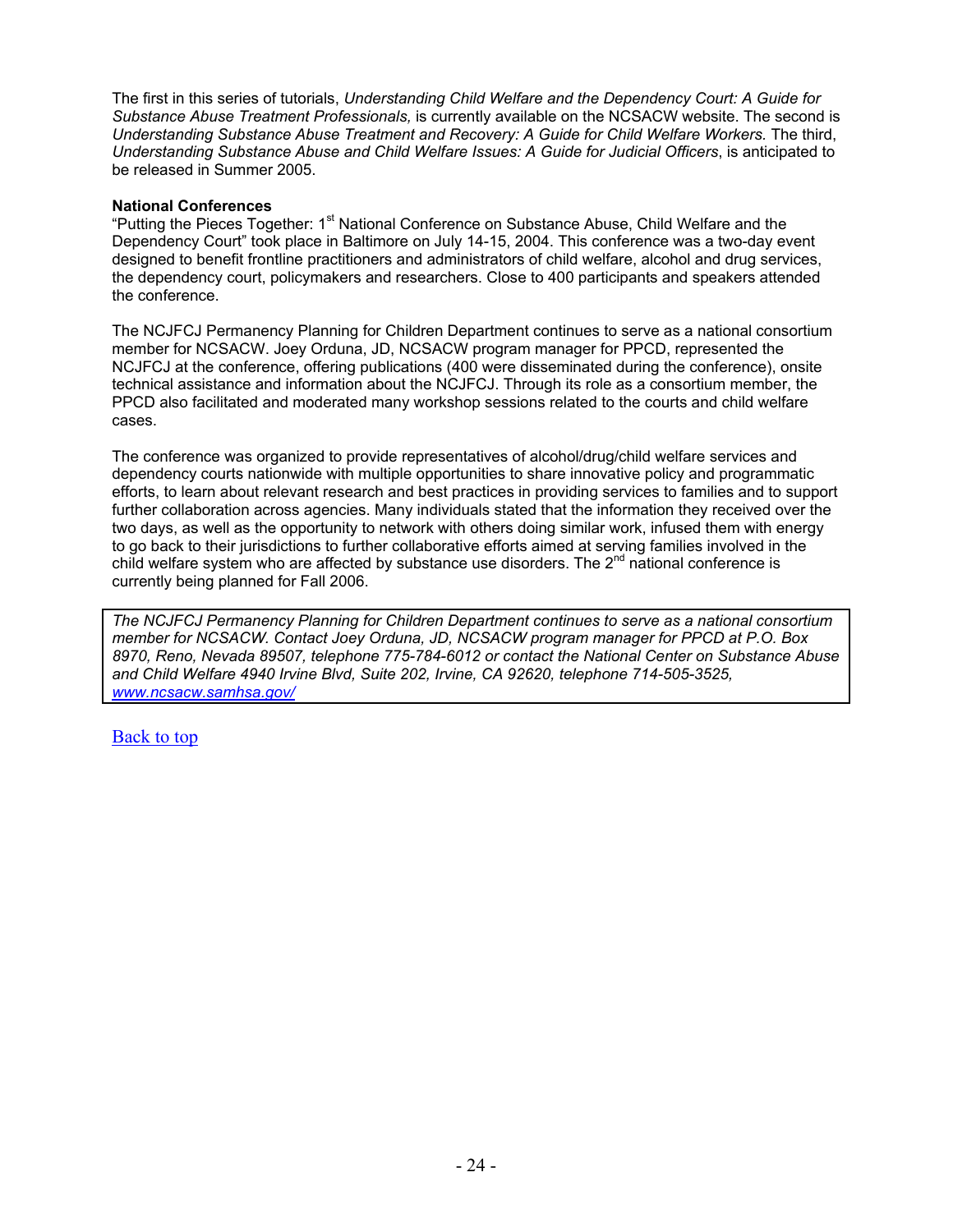# <span id="page-24-0"></span>**CASA and NCJFCJ Lose a Good Friend**

*M. James Toner, Dean and Director of Continuing Judicial Education, NCJFCJ* 



## **Summary**

Judge James M. Farris, longtime friend of CASA and the National Council of Juvenile and Family Court Judges, died November 5 at Baptist Memorial Hospital in Beaumont, Texas. He was 72 years of age.

As president of the NCJFCJ in the term 1993-94, Judge Farris also served on the board of National CASA. In 1998 he was elected president of Texas CASA. On the local level, he was instrumental in starting CASA of Southeast Texas, where he was an honorary member of the board at the time of his death.

He called himself the "short, fat judge from Beaumont, Texas," but there is no question he stood tall as an advocate for children and families across the nation.

Judge John Specia, NCJFCJ board member and district court judge in San Antonio, Texas, remembers hearing Jim Farris when Judge Specia was a young attorney: "I'm not a member of the Democratic Party. I'm not a member of the Republican Party. I'm a member of the *Children's* Party!" That statement "epitomizes Jim Farris," says Judge Specia.

While he was very visible on the national front, he quietly and modestly performed good deeds, serving as a mentor to many, rejoicing in their success. Carole Hurley, JD, director of the Texas Department of Protection and Regulatory Services in Austin, reminisces: "Jim Farris always called me when I needed it most and was least likely to pick up the phone myself. Without fail, every three weeks or so, the telephone would ring, and on the other end I would hear that East Texas voice saying 'This is Jim.' I called him maybe eight or ten times in the seven years I knew him. I think he called me at least a hundred. Whether it was to find out when our next task force meeting was, to talk about some happening we were both ticked off about or just to remind me I was appreciated, those calls made a difference in my life. The knowledge that Jim Farris respected the way I did both of my jobs means the world to me and fills a place in my heart that will stay with me forever. Although all of us miss him dearly, I can't say that Jim Farris's death leaves a void. The void would have been to never know him. The children who sleep in a safe, warm place, who are alive today, when they might have been abused or murdered at the hands of a parent or caregiver, will never know the awful void that might have been their fate if not for Jim Farris."

Judge Farris was known especially for his sense of humor, often self-deprecating—he claimed to have "graduated in the half of the class that made the top half possible." When he signed his letters, many handwritten, he included a smiling face in the loop of the "J." He confessed that committee deliberations were not his forte. He recognized his gift of public speaking, however, a gift that could move full auditoriums to laughter, then to tears, while imparting a message of inspiration and motivation. As a result, he was constantly in demand across the country. Standing ovations were routine. One family friend reflected that although he has sat through many a commencement speech in his lifetime, the only one he recalls to this day is the address Judge Farris gave years ago to his fraternity.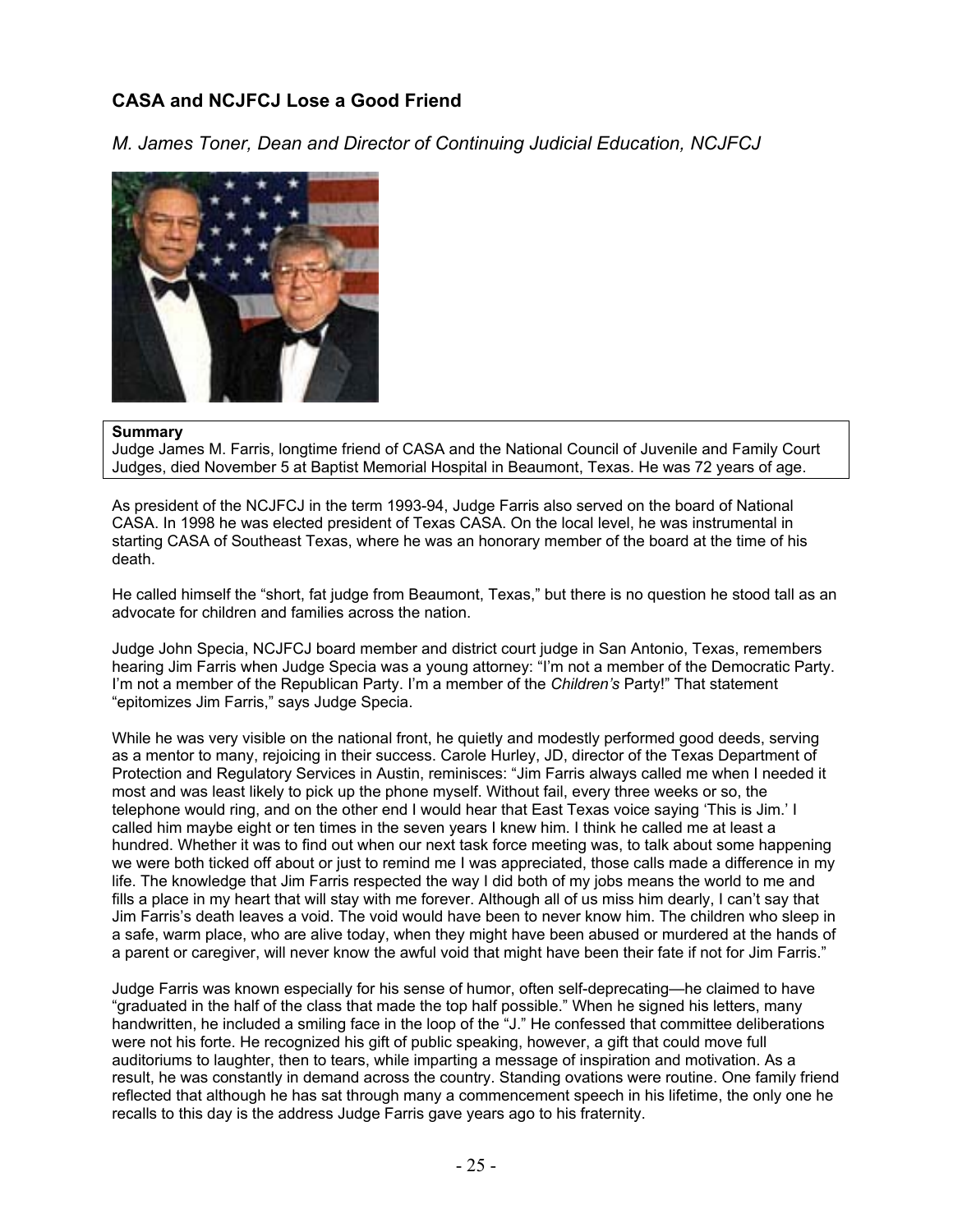After graduation from Baylor University, Jim served 17 months in the US Army in Korea, returning to Baylor Law School, which honored him in 1997 as the "Baylor Lawyer of the Year." In 1999, he was elected president of the Baylor Law Alumni Association. Elected to the bench first in 1969, he was reelected seven times without opposition.

Numerous awards were given Jim Farris. In 1991, the US Department of Health and Human Services selected him as the Texas recipient for the Commissioner's Award for the Prevention of Child Abuse and Neglect. In 1992, the Texas Court Appointed Special Advocates (CASA) named him Judge of the Year. In 1995, the Naches River Festival honored him as Citizen of the Year.

Throughout his life, Jim Farris never lost the common touch. He called people "pardner." A favorite expression was "dad-gummed." Participants would seek him out at conferences just to talk. He never met a stranger.

He was most proud of his wife Ellarene, two sons and a daughter. He enjoyed being a doting grandfather and had looked forward to coming to the NCJFCJ Juvenile Justice Conference in Orlando in March 2005 in that capacity. He was close to his older brother, Joe, and maintained regular contact with him.

Many did not know how much of a perfectionist Judge Farris was. He labored over preparing his speeches, good as he was. He even asked his minister to tell a story before other speechmaking at his funeral. The story involved Daniel and the lions' den. When asked how he managed to survive, Daniel said "I whispered in the ear of each lion: after dinner there'll be speeches."

Rabbi Peter Hyman, in a touching speech read by his wife Susan at the funeral, recalled how they had invited Judge Farris to attend the ceremony honoring two Hyman sons who had achieved the rank of Eagle Scout in the Boy Scouts. Jim Farris had just missed attaining Eagle Scout status; he lacked his lifesaving badge. "Pardners, I'm proud of you—you done what I wanted to do and you done good," he told the Hyman boys. When Judge Farris died, Daniel Hyman cut the lifesaving badge from his uniform, and Ari Hyman gave his Eagle pin. They pinned both to the judge's robe in the casket. "Not for what you didn't do as a Scout, but for what you did as a man."

There was laughter at the funeral. There were happy memories shared. If he had it his way, Jim Farris would have spoken at his own funeral.

As Carole Hurley also observed, "Jim used to give a talk about heroes. I wonder, did he know he was mine?"

We are going to miss you, "Pardner."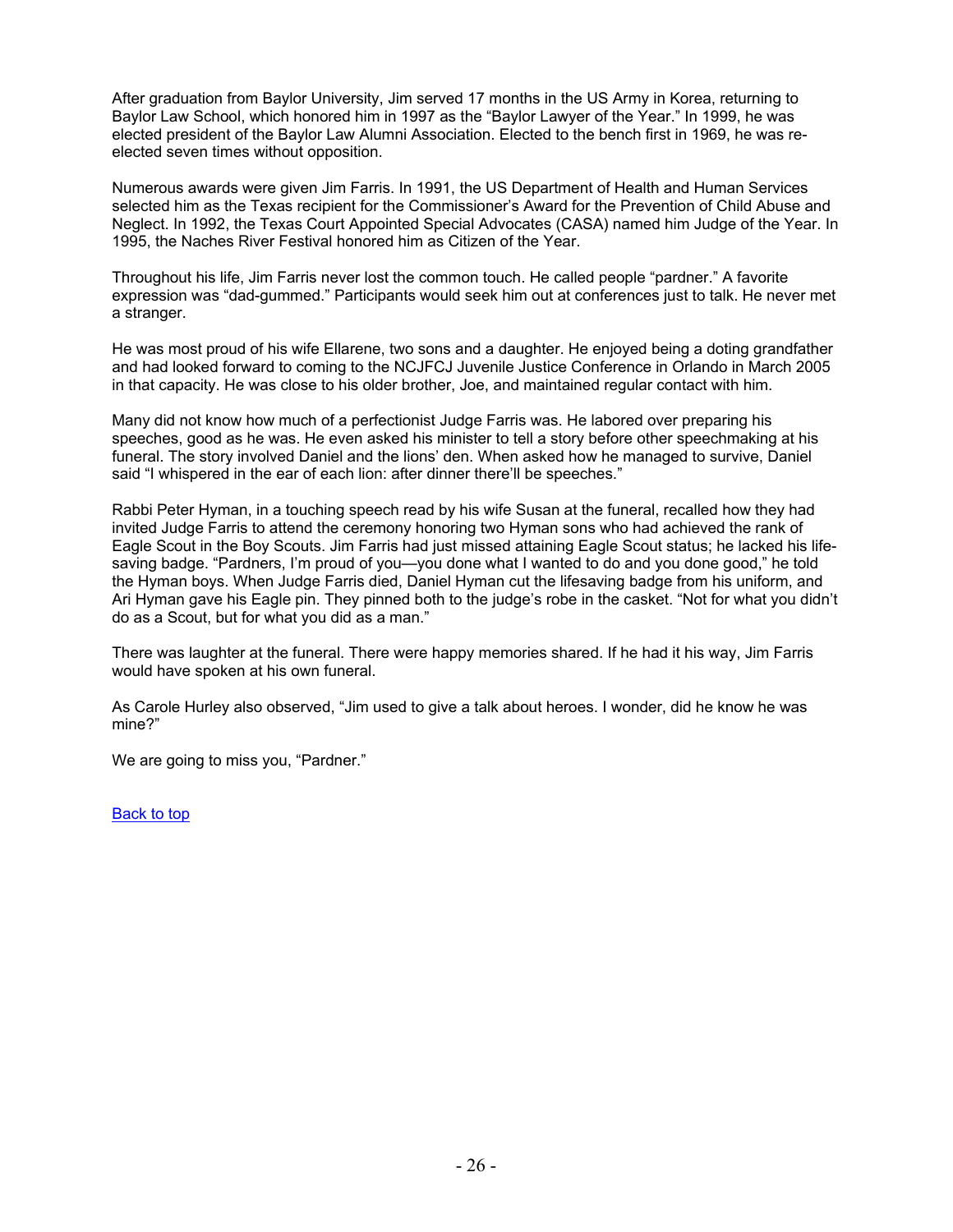# <span id="page-26-0"></span>**Online Resources for Substance Abuse and Dependency Issues**



*Joey Binard, Manager of Technical Assistance at the National Council of Juvenile and Family Court Judges and Editor of Brevity, a weekly e-newsletter* 

## **Family Treatment Drug Courts**

## **Child Welfare League of America**

"Courts That Heal" is an article providing an overview of family drug courts nationally, with information about successful innovations and challenges. From CWLA's *Children's Voice,* March/April 2003. [www.cwla.org/articles/cv0303courts.htm](http://www.cwla.org/articles/cv0303courts.htm)

## **Children's Bureau**

The article "Implementing an Evidence-Based Parenting Program in Dependency Drug Court" profiles Miami's Dependency Drug Court. This court's approach includes an interdisciplinary plan to help the whole family as well as a parenting program, intensive case management and monitoring, communication across systems and a high level of involvement on the part of the judge. [cbexpress.acf.hhs.gov/articles.cfm?issue\\_id=2004-12&article\\_id=900](http://cbexpress.acf.hhs.gov/articles.cfm?issue_id=2004-12&article_id=900)

## **Connect for Kids**

"A Court That Heals Families" is an article on California's dependency drug courts. Includes a description of the San Diego Substance Abuse Recovery Management System (SARMS) program. [www.connectforkids.org/resources3139/resources\\_show.htm?attrib\\_id=312&doc\\_id=204121&parent=823](http://www.connectforkids.org/resources3139/resources_show.htm?attrib_id=312&doc_id=204121&parent=82343) [43](http://www.connectforkids.org/resources3139/resources_show.htm?attrib_id=312&doc_id=204121&parent=82343)

## **Family Drug Court Planning Initiative**

Resources from the Bureau of Justice Assistance. [dcpi.ncjrs.org/dcpi\\_family.html](http://dcpi.ncjrs.org/dcpi_family.html)

## **National Drug Court Institute**

Provides a comprehensive drug court training series for practitioners; supports investigative projects aimed at the development of more effective drug court policies and procedures; and disseminates important drug court specific research, evaluations and relevant commentary. [www.ndci.org/](http://www.ndci.org/)

## **Fetal Alcohol Spectrum Disorder (FASD)**

## **Canadian Centre on Substance Abuse**

Provides recent, accurate information on the important and complex issue of substance use and pregnancy. [www.ccsa.ca/index.asp?ID=150](http://www.ccsa.ca/index.asp?ID=150)

## **FAS Community Resource Center**

Particularly helpful in providing ways to deal with behavioral issues in children affected by FASD. [www.come-over.to/FASCRC/](http://www.come-over.to/FASCRC/) 

## **FAS/FAE Legal Issues Resource Center**

Includes links to topics related to the criminal justice system, court cases and Social Security disability benefits. [depts.washington.edu/fadu/legalissues/](http://depts.washington.edu/fadu/legalissues/)

## **FASlink**

The Canadian Fetal Alcohol Spectrum Disorders' internet support, information, advocacy and discussion forum. [www.acbr.com/fas/](http://www.acbr.com/fas/)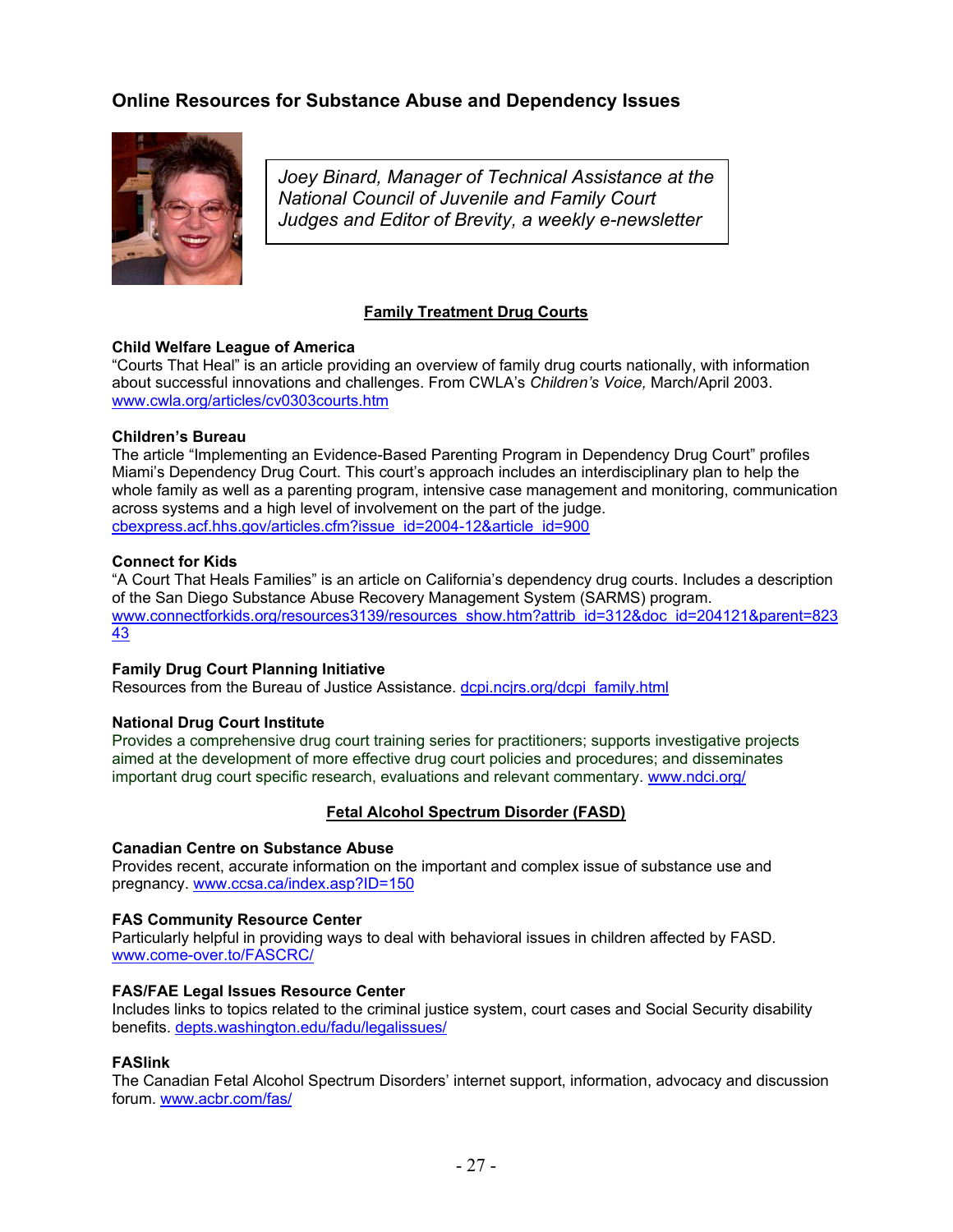## **Fetal Alcohol and Drug Unit, Department of Psychiatry and Behavioral Sciences, University of Washington School of Medicine**

Another route to the FAS/FAE Legal Issues Resource Center described above, with additional links to research, publications and other resources. [depts.washington.edu/fadu/content.html](http://depts.washington.edu/fadu/content.html)

#### *Iceberg*

A quarterly international educational newsletter on FASD from FASIS, a parent/professional partnership. [www.FASiceberg.org/](http://www.fasiceberg.org/) 

#### **National Organization on Fetal Alcohol Syndrome** (**NOFAS)**

Resources for advocates, health professionals, parents and educators. [www.nofas.org](http://www.nofas.org/)

#### **Substance Abuse and Mental Health Services Administration (SAMHSA) Fetal Alcohol Spectrum Disorders (FASD) Center for Excellence:**

A federal initiative devoted to preventing and treating FASD. [fascenter.samhsa.gov/index.cfm](http://fascenter.samhsa.gov/index.cfm) 

## **Methamphetamines**

## **"Addiction Drains Life Out of Body and Soul**"

The *Utah Deseret News* ran a six-part series in November 2004 on the downward spiral of methamphetamine abuse and its effects on primarily young women addicts. Meth use in Utah is overwhelming law enforcement, child welfare and drug-abuse treatment centers. [deseretnews.com/dn/view/0,1249,595106651,00.html](http://deseretnews.com/dn/view/0,1249,595106651,00.html)

## **"Meth User: A Child's Face**"

This December 2004 article from *The Oregonian* shows that the number of treatment admissions for boys 17 and under has grown steadily in the past five years. It has jumped 57% among girls. Last year more than 1,700 children were treated for methamphetamine abuse in Oregon. More than 1,000 are girls. Oregon treats more people for meth addiction per capita than any other state in the country. [oregonlive.com/search/index.ssf?/base/news/1102165581269170.xml?oregonian?lcps](http://oregonlive.com/search/index.ssf?/base/news/1102165581269170.xml?oregonian?lcps)

## **Parenting**

## **Center for the Improvement of Child Caring**

A parenting and parenting education organization with books, parenting programs, resources for professionals and the new *Discovery Tool,* a simple way to let parents know whether their child may have special unmet needs. The Tool asks questions about a child's skills and behavior through a series of questions, starting with newborns and up to age 4. [www.ciccparenting.org/](http://www.ciccparenting.org/)

## **Substance Abuse and Child Maltreatment**

**Alcohol Dependence or Abuse Among Parents with Children [L](http://oas.samhsa.gov/2k4/ACOA/ACOA.cfm)iving in the Home**  *National Survey on Drug Use and Health Report, February 2004.*  oas.samhsa.gov/2k4/ACOA/ACOA.cfm

## **Child Welfare League of America**

Article on "Substance Abuse and Child Abuse" from CWLA's *Children's Voice*, 2001. [www.cwla.org/articles/cv0109sacm.htm](http://www.cwla.org/articles/cv0109sacm.htm)

## **Connect for Kids**

"The Impact of Substance Abuse on Foster Care": Article provides Information on substance abuse among parents, pregnant women and youth in foster care. Theories of substance abuse, prevention and treatment. [www.connectforkids.org/content1552/content\\_show.htm?doc\\_id=8160&attrib\\_id=312](http://www.connectforkids.org/content1552/content_show.htm?doc_id=8160&attrib_id=312)

## **National Center on Addiction and Substance Abuse at Columbia University**

"No Safe Haven" report finds that drug and alcohol abuse causes or exacerbates seven out of ten cases of child abuse or neglect. [www.casacolumbia.org/pdshopprov/files/No\\_Safe\\_Haven\\_1\\_11\\_99.pdf](http://www.casacolumbia.org/pdshopprov/files/No_Safe_Haven_1_11_99.pdf)